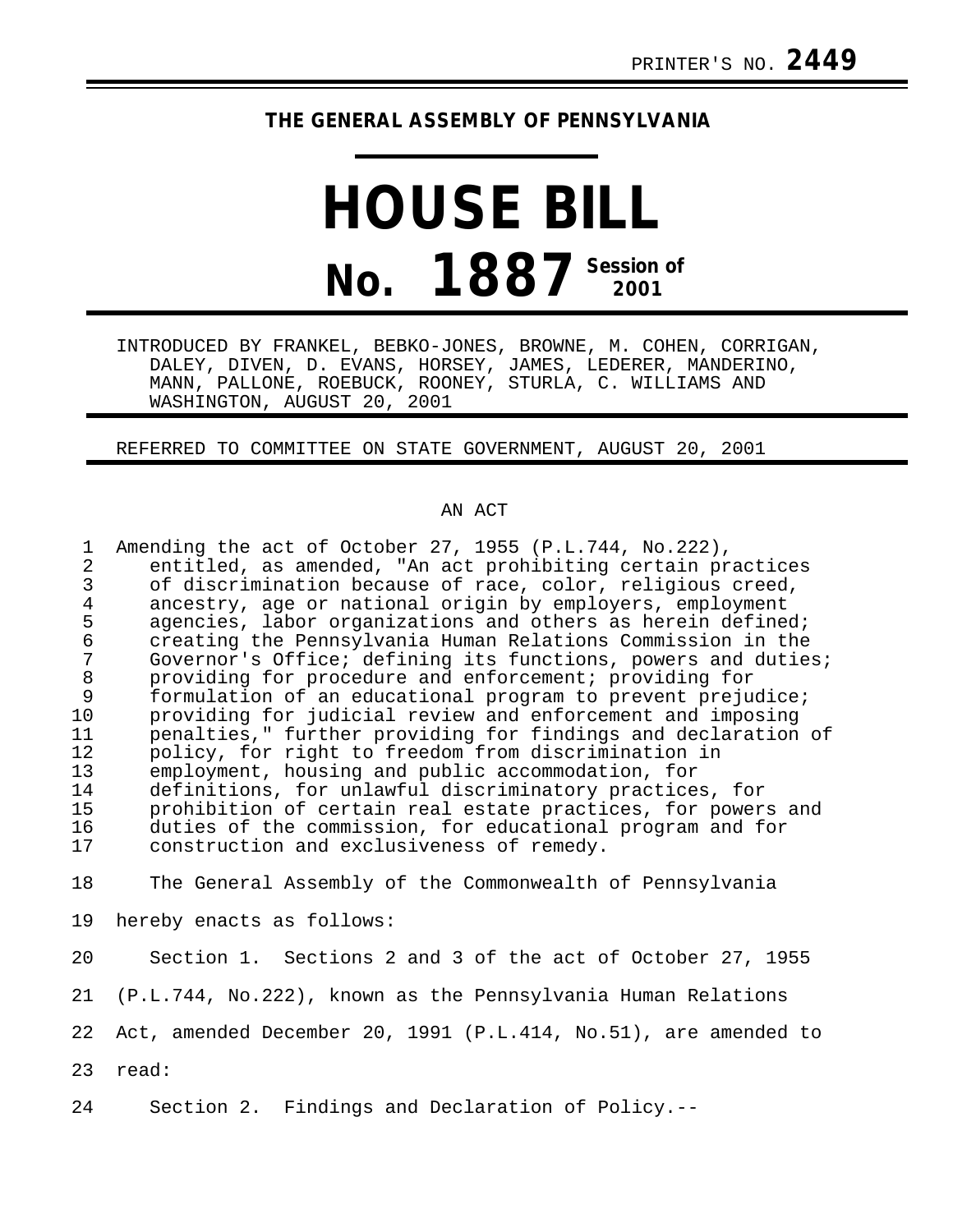1 (a) The practice or policy of discrimination against 2 individuals or groups by reason of their race, color, familial 3 status, religious creed, ancestry, age, sex, sexual orientation, 4 national origin, handicap or disability, use of guide or support 5 animals because of the blindness, deafness or physical handicap 6 of the user or because the user is a handler or trainer of 7 support or guide animals is a matter of concern of the 8 Commonwealth. Such discrimination foments domestic strife and 9 unrest, threatens the rights and privileges of the inhabitants 10 of the Commonwealth, and undermines the foundations of a free 11 democratic state. The denial of equal employment, housing and 12 public accommodation opportunities because of such 13 discrimination, and the consequent failure to utilize the 14 productive capacities of individuals to their fullest extent, 15 deprives large segments of the population of the Commonwealth of 16 earnings necessary to maintain decent standards of living, 17 necessitates their resort to public relief and intensifies group 18 conflicts, thereby resulting in grave injury to the public 19 health and welfare, compels many individuals to live in 20 dwellings which are substandard, unhealthful and overcrowded, 21 resulting in racial segregation in public schools and other 22 community facilities, juvenile delinquency and other evils, 23 thereby threatening the peace, health, safety and general 24 welfare of the Commonwealth and its inhabitants.

25 (b) It is hereby declared to be the public policy of this 26 Commonwealth to foster the employment of all individuals in 27 accordance with their fullest capacities regardless of their 28 race, color, religious creed, ancestry, age, sex, sexual 29 orientation, national origin, handicap or disability, use of 30 guide or support animals because of the blindness, deafness or 20010H1887B2449 - 2 -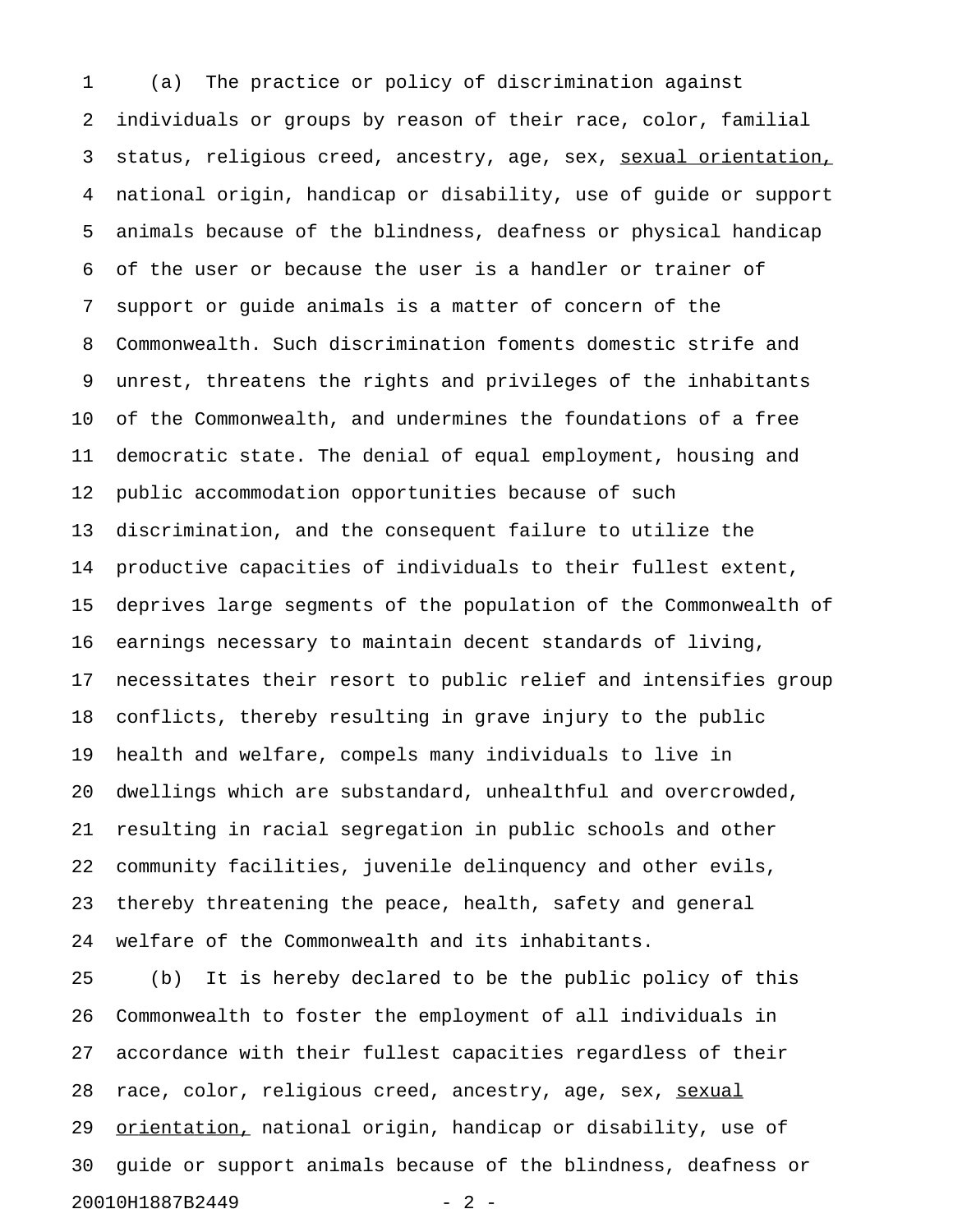1 physical handicap of the user or because the user is a handler 2 or trainer of support or guide animals, and to safeguard their 3 right to obtain and hold employment without such discrimination, 4 to assure equal opportunities to all individuals and to 5 safeguard their rights to public accommodation and to secure 6 housing accommodation and commercial property regardless of 7 race, color, familial status, religious creed, ancestry, age, 8 sex, sexual orientation, national origin, handicap or 9 disability, use of guide or support animals because of blindness 10 or deafness of the user or because the user is a handler or 11 trainer of guide or support animals.

12 (c) This act shall be deemed an exercise of the police power 13 of the Commonwealth for the protection of the public welfare, 14 prosperity, health and peace of the people of the Commonwealth 15 of Pennsylvania.

16 Section 3. Right to Freedom from Discrimination in 17 Employment, Housing and Public Accommodation.--The opportunity 18 for an individual to obtain employment for which he is 19 qualified, and to obtain all the accommodations, advantages, 20 facilities and privileges of any public accommodation and of any 21 housing accommodation and commercial property without 22 discrimination because of race, color, familial status, 23 religious creed, ancestry, handicap or disability, age, sex, 24 sexual orientation, national origin, the use of a guide or 25 support animal because of the blindness, deafness or physical 26 handicap of the user or because the user is a handler or trainer 27 of support or guide animals is hereby recognized as and declared 28 to be a civil right which shall be enforceable as set forth in 29 this act.

30 Section 2. Section 4(b) of the act, amended December 20, 20010H1887B2449 - 3 -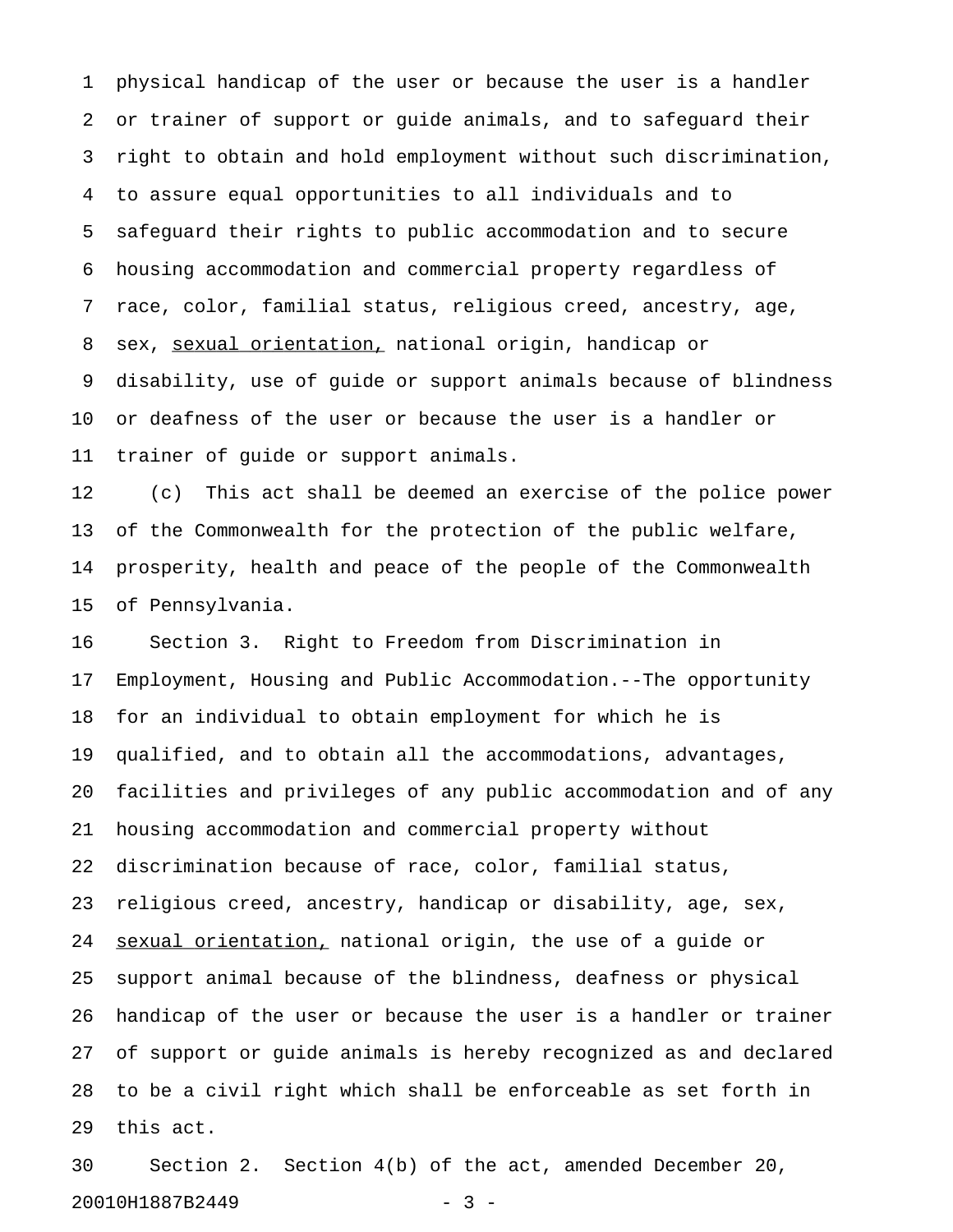1 1991 (P.L.414, No.51), is amended and the section is amended by 2 adding a subsection to read:

3 Section 4. Definitions.--As used in this act unless a 4 different meaning clearly appears from the context: 5 \* \* \*

6 (b) The term "employer" includes the Commonwealth or any 7 political subdivision or board, department, commission or school 8 district thereof and any person employing four or more persons 9 within the Commonwealth, but except as hereinafter provided, 10 does not include religious, fraternal, charitable or sectarian 11 corporations or associations, except such corporations or 12 associations supported, in whole or in part, by governmental 13 appropriations. The term "employer" with respect to 14 discriminatory practices based on race, color, age, sex, sexual 15 <u>orientation,</u> national origin or non-job related handicap or 16 disability, includes religious, fraternal, charitable and 17 sectarian corporations and associations employing four or more 18 persons within the Commonwealth.

19 \* \* \*

20 (bb) The term "sexual orientation" includes the actual or 21 perceived heterosexuality, homosexuality or bisexuality of an 22 individual.

23 Section 3. Section 5 of the act, amended December 20, 1991 24 (P.L.414, No.51), July 12, 1996 (P.L.684, No.117) and June 25, 25 1997 (P.L.326, No.34), is amended to read:

26 Section 5. Unlawful Discriminatory Practices.--It shall be 27 an unlawful discriminatory practice, unless based upon a bona 28 fide occupational qualification, or in the case of a fraternal 29 corporation or association, unless based upon membership in such 30 association or corporation, or except where based upon 20010H1887B2449 - 4 -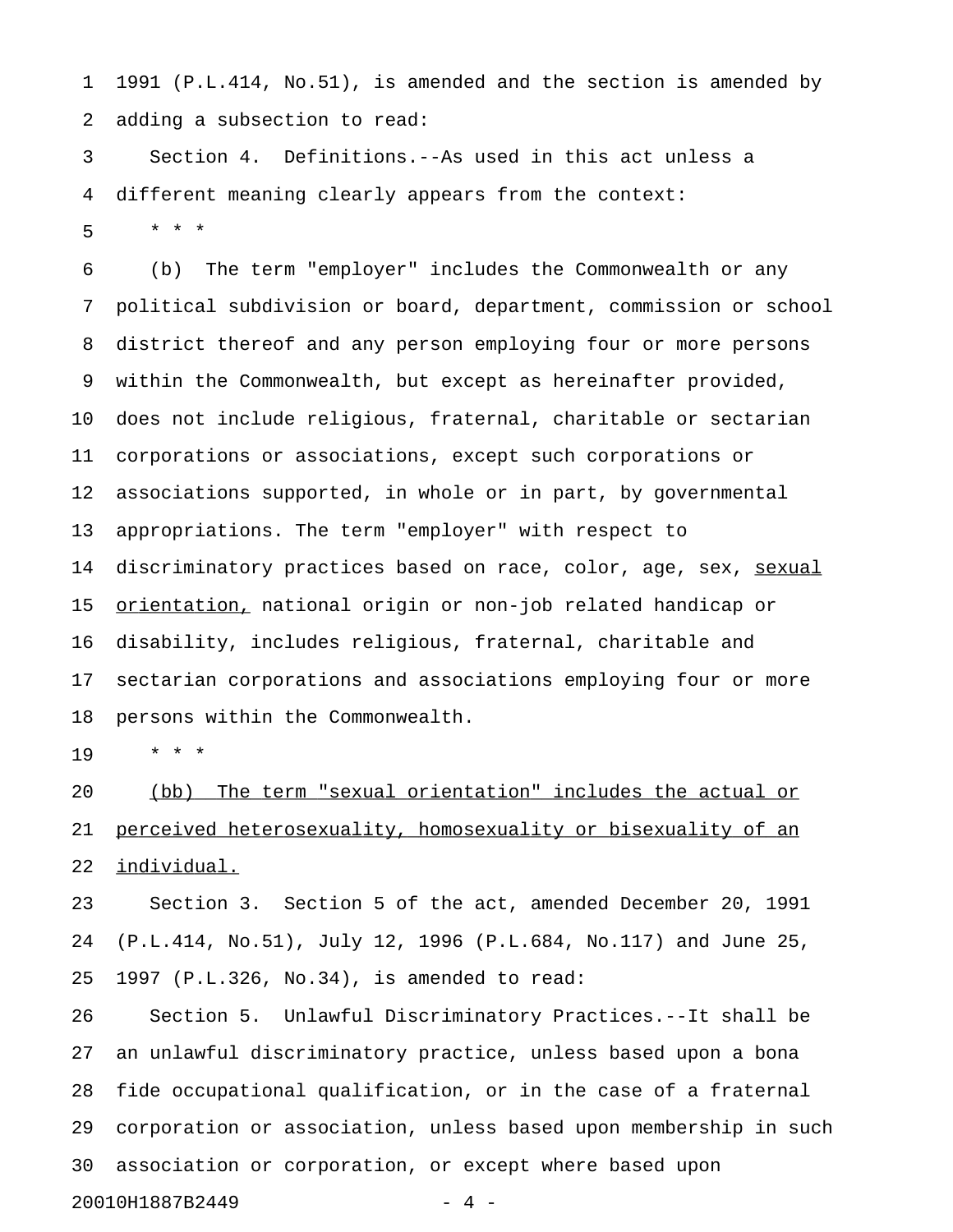1 applicable security regulations established by the United States 2 or the Commonwealth of Pennsylvania:

3 (a) For any employer because of the race, color, religious 4 creed, ancestry, age, sex, sexual orientation, national origin 5 or non-job related handicap or disability or the use of a guide 6 or support animal because of the blindness, deafness or physical 7 handicap of any individual or independent contractor, to refuse 8 to hire or employ or contract with, or to bar or to discharge 9 from employment such individual or independent contractor, or to 10 otherwise discriminate against such individual or independent 11 contractor with respect to compensation, hire, tenure, terms, 12 conditions or privileges of employment or contract, if the 13 individual or independent contractor is the best able and most 14 competent to perform the services required. The provision of 15 this paragraph shall not apply, to (1) operation of the terms or 16 conditions of any bona fide retirement or pension plan which 17 have the effect of a minimum service requirement, (2) operation 18 of the terms or conditions of any bona fide group or employe 19 insurance plan, (3) age limitations placed upon entry into bona 20 fide apprenticeship programs of two years or more approved by 21 the State Apprenticeship and Training Council of the Department 22 of Labor and Industry, established by the act of July 14, 1961 23 (P.L.604, No.304), known as "The Apprenticeship and Training 24 Act." Notwithstanding any provision of this clause, it shall not 25 be an unlawful employment practice for a religious corporation 26 or association to hire or employ on the basis of sex in those 27 certain instances where sex is a bona fide occupational 28 qualification because of the religious beliefs, practices, or 29 observances of the corporation, or association. 30 (b) For any employer, employment agency or labor

20010H1887B2449 - 5 -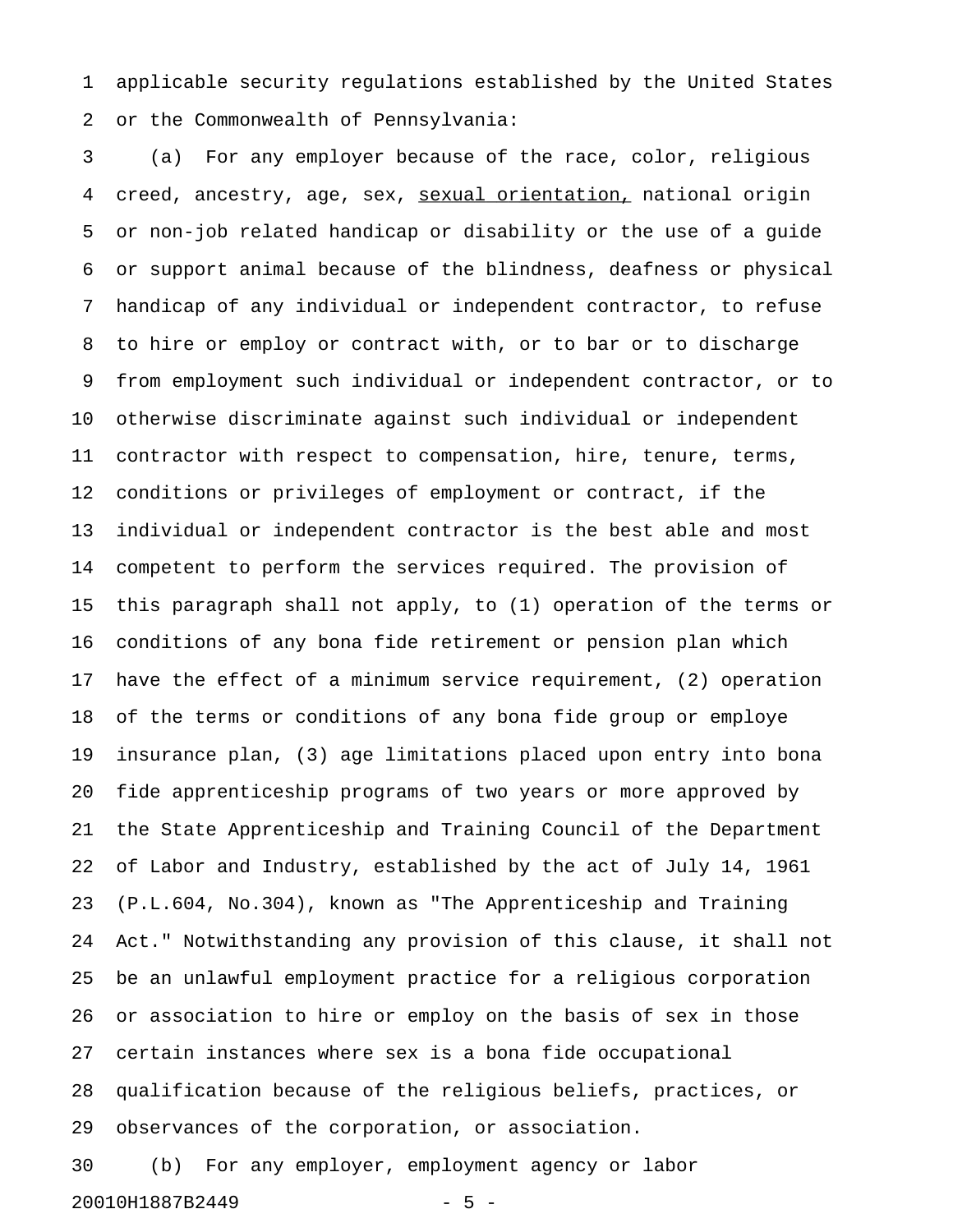1 organization, prior to the employment, contracting with an 2 independent contractor or admission to membership, to:

3 (1) Elicit any information or make or keep a record of or 4 use any form of application or application blank containing 5 questions or entries concerning the race, color, religious 6 creed, ancestry, age, sex, sexual orientation, national origin, 7 past handicap or disability or the use of a guide or support 8 animal because of the blindness, deafness or physical handicap 9 of any applicant for employment or membership. Prior to an offer 10 of employment, an employer may not inquire as to whether an 11 individual has a handicap or disability or as to the severity of 12 such handicap or disability. An employer may inquire as to the 13 individual's ability to perform the essential functions of the 14 employment.

15 (2) Print or publish or cause to be printed or published any 16 notice or advertisement relating to employment or membership 17 indicating any preference, limitation, specification or 18 discrimination based upon race, color, religious creed, 19 ancestry, age, sex, sexual orientation, national origin, non-job 20 related handicap or disability or the use of a guide or support 21 animal because of the blindness, deafness or physical handicap 22 of the user.

23 (3) Deny or limit, through a quota system, employment or 24 membership because of race, color, religious creed, ancestry, 25 age, sex, sexual orientation, national origin, non-job related 26 handicap or disability, the use of a guide or support animal 27 because of the blindness, deafness or physical handicap of the 28 user or place of birth.

29 (4) Substantially confine or limit recruitment or hiring of 30 individuals, with intent to circumvent the spirit and purpose of 20010H1887B2449 - 6 -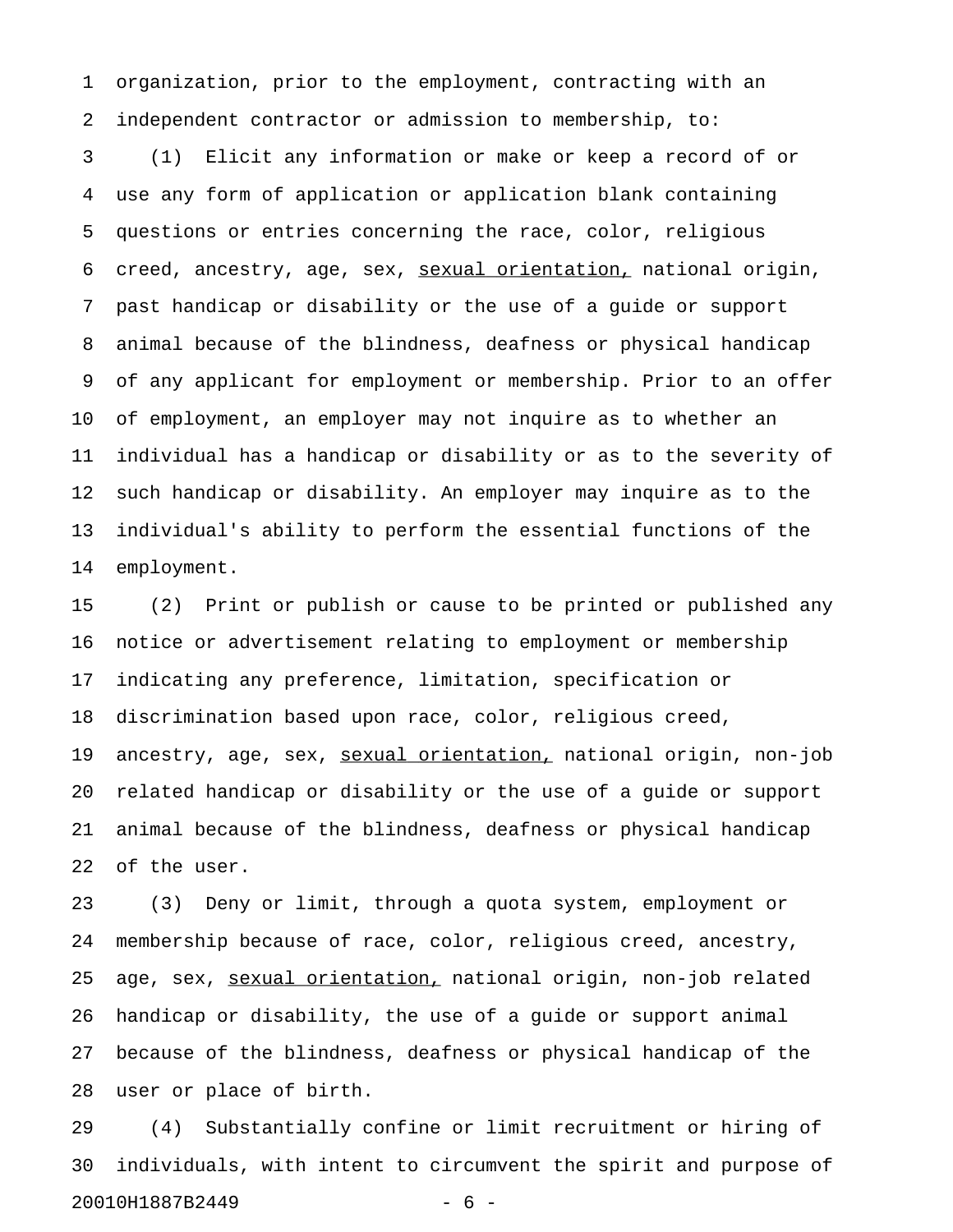1 this act, to any employment agency, employment service, labor 2 organization, training school or training center or any other 3 employe-referring source which services individuals who are 4 predominantly of the same race, color, religious creed, 5 ancestry, age, sex, sexual orientation, national origin or non-6 job related handicap or disability.

7 (5) Deny employment because of a prior handicap or 8 disability.

9 Nothing in clause (b) of this section shall bar any 10 institution or organization for handicapped or disabled persons 11 from limiting or giving preference in employment or membership 12 to handicapped or disabled persons.

13 (c) For any labor organization because of the race, color, 14 religious creed, ancestry, age, sex, sexual orientation, 15 national origin, non-job related handicap or disability or the 16 use of a guide or support animal because of the blindness, 17 deafness or physical handicap of any individual to deny full and 18 equal membership rights to any individual or otherwise to 19 discriminate against such individuals with respect to hire, 20 tenure, terms, conditions or privileges of employment or any 21 other matter, directly or indirectly, related to employment. 22 (d) For any person, employer, employment agency or labor 23 organization to discriminate in any manner against any 24 individual because such individual has opposed any practice 25 forbidden by this act, or because such individual has made a 26 charge, testified or assisted, in any manner, in any 27 investigation, proceeding or hearing under this act. 28 (e) For any person, employer, employment agency, labor

29 organization or employe, to aid, abet, incite, compel or coerce 30 the doing of any act declared by this section to be an unlawful 20010H1887B2449 - 7 -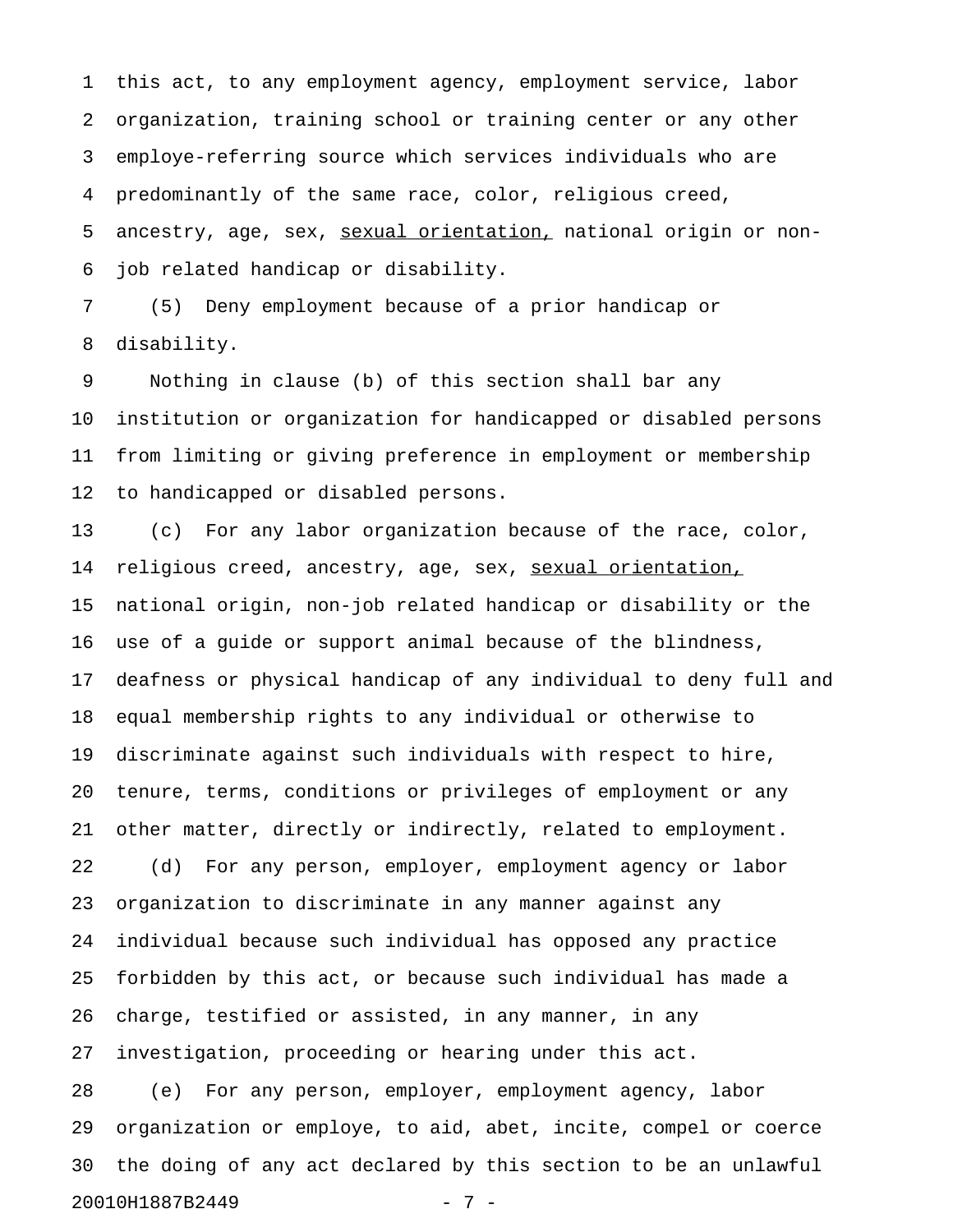1 discriminatory practice, or to obstruct or prevent any person 2 from complying with the provisions of this act or any order 3 issued thereunder, or to attempt, directly or indirectly, to 4 commit any act declared by this section to be an unlawful 5 discriminatory practice.

6 (f) For any employment agency to fail or refuse to classify 7 properly, refer for employment or otherwise to discriminate 8 against any individual because of his race, color, religious 9 creed, ancestry, age, sex, sexual orientation, national origin, 10 non-job related handicap or disability or the use of a guide or 11 support animal because of the blindness, deafness or physical 12 handicap of the user.

13 (g) For any individual seeking employment to publish or 14 cause to be published any advertisement which in any manner 15 expresses a limitation or preference as to the race, color, 16 religious creed, ancestry, age, sex, sexual orientation, 17 national origin, non-job related handicap or disability or the 18 use of a guide or support animal because of the blindness, 19 deafness or physical handicap of any prospective employer.

20 (h) For any person to:

21 (1) Refuse to sell, lease, finance or otherwise to deny or 22 withhold any housing accommodation or commercial property from 23 any person because of the race, color, familial status, age, 24 religious creed, ancestry, sex, sexual orientation, national 25 origin or handicap or disability of any person, prospective 26 owner, occupant or user of such housing accommodation or 27 commercial property, or to refuse to lease any housing 28 accommodation or commercial property to any person due to use of 29 a guide animal because of the blindness or deafness of the user, 30 use of a support animal because of a physical handicap of the 20010H1887B2449 - 8 -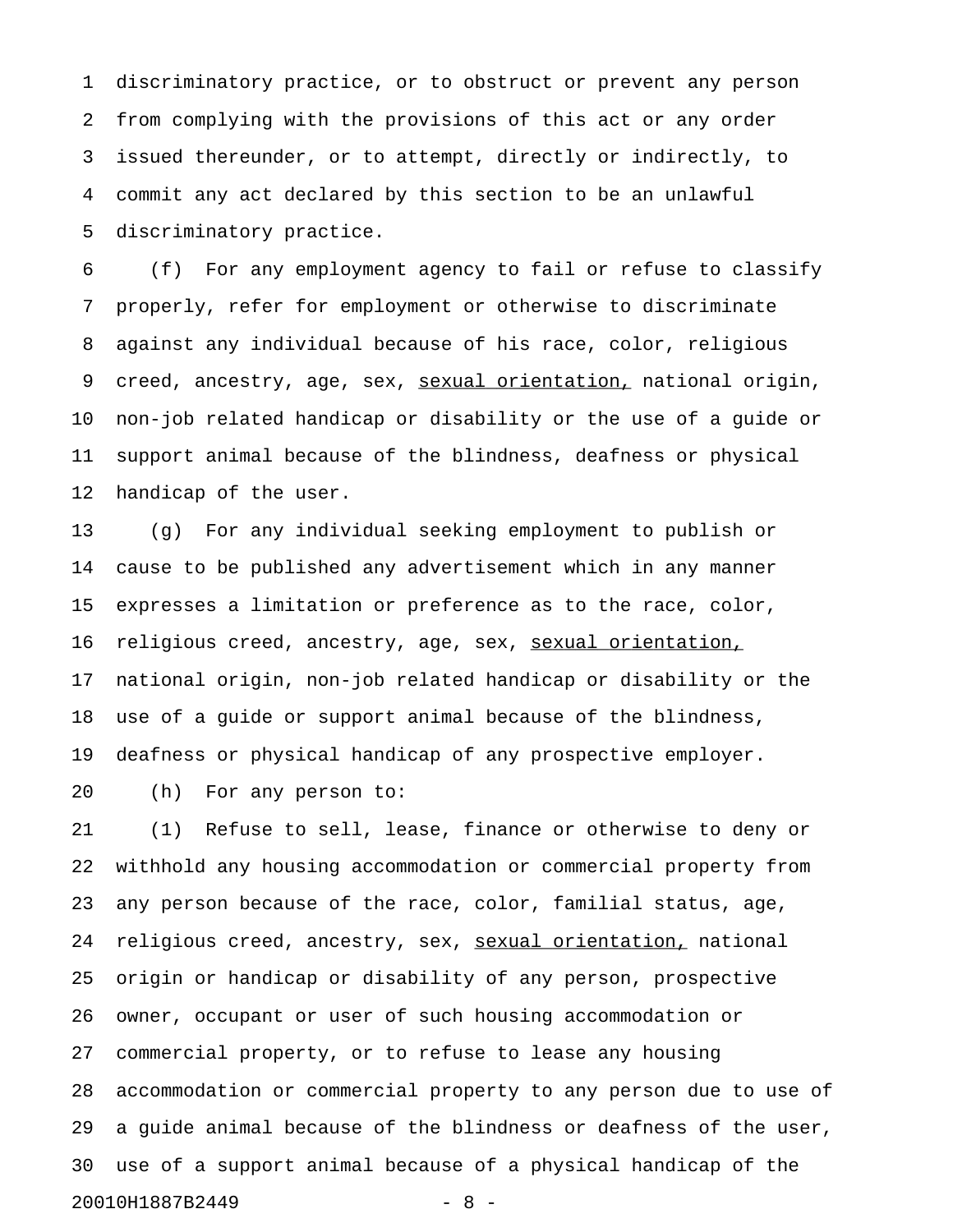1 user or because the user is a handler or trainer of support or 2 guide animals or because of the handicap or disability of an 3 individual with whom the person is known to have a relationship 4 or association.

5 (1.1) Evict or attempt to evict an occupant of any housing 6 accommodation before the end of the term of a lease because of 7 pregnancy or the birth of a child.

8 (2) Refuse to lend money, whether or not secured by mortgage 9 or otherwise for the acquisition, construction, rehabilitation, 10 repair or maintenance of any housing accommodation or commercial 11 property or otherwise withhold financing of any housing 12 accommodation or commercial property from any person because of 13 the race, color, familial status, age, religious creed, 14 ancestry, sex, sexual orientation, national origin, handicap or 15 disability of any person, the use of a guide or support animal 16 because of the blindness, deafness or physical handicap of the 17 user or because the user is a handler or trainer of support or 18 guide animals or because of the handicap or disability of an 19 individual with whom the person is known to have a relationship 20 or association.

21 (3) Discriminate against any person in the terms or 22 conditions of selling or leasing any housing accommodation or 23 commercial property or in furnishing facilities, services or 24 privileges in connection with the ownership, occupancy or use of 25 any housing accommodation or commercial property because of the 26 race, color, familial status, age, religious creed, ancestry, 27 sex, sexual orientation, national origin, handicap or disability 28 of any person, the use of a guide or support animal because of 29 the blindness, deafness or physical handicap of the user or 30 because the user is a handler or trainer of support or guide 20010H1887B2449 - 9 -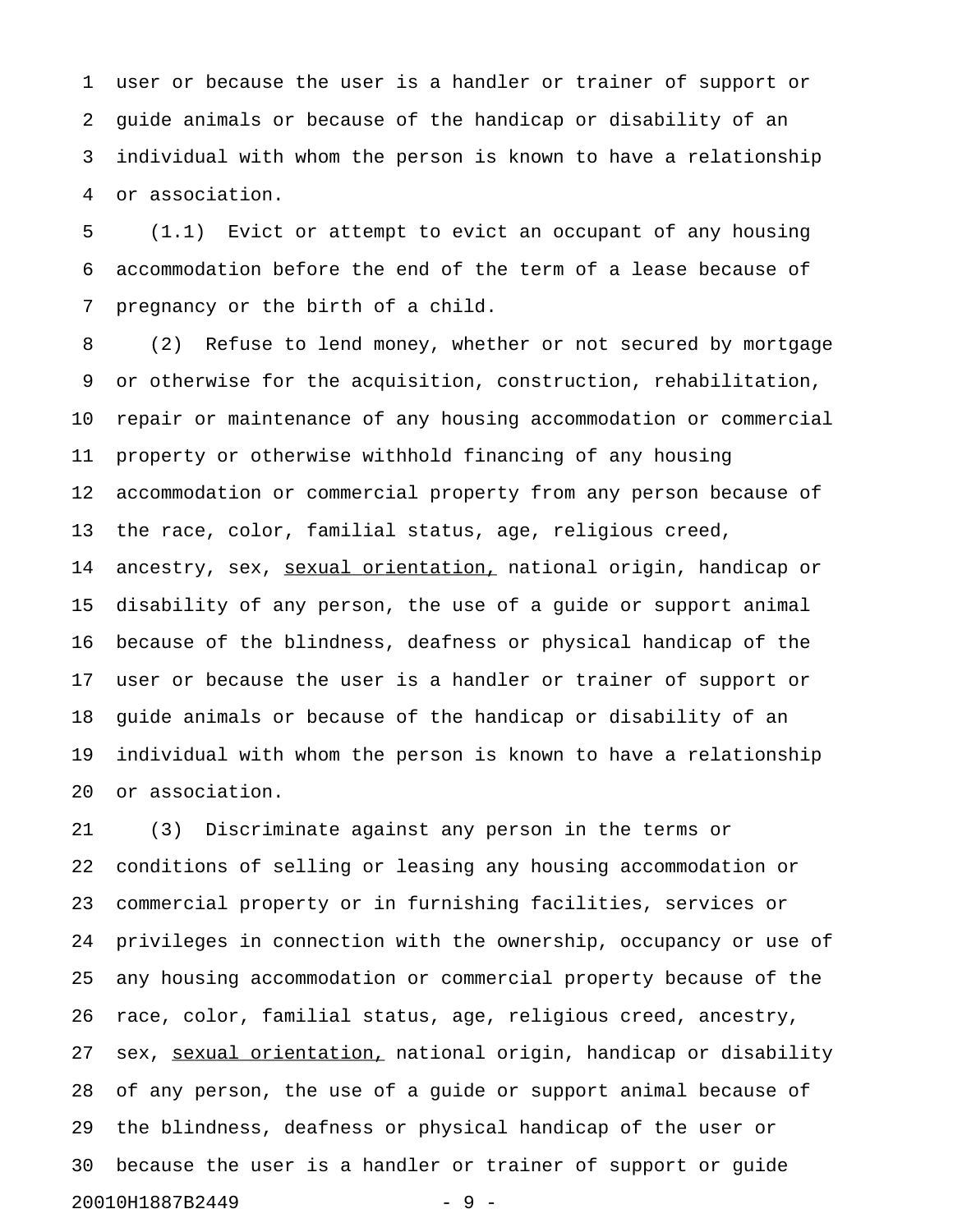1 animals or because of the handicap or disability of an 2 individual with whom the person is known to have a relationship 3 or association.

4 (3.1) Refuse to permit, at the expense of a person with a 5 handicap, reasonable modifications of existing premises occupied 6 or to be occupied by such person if such modifications may be 7 necessary to afford such person full enjoyment of the premises, 8 except that, in the case of a rental, the landlord may, where it 9 is reasonable to do so, grant permission for a modification if 10 the renter agrees to restore the interior of the premises to the 11 condition that existed before the modification, with reasonable 12 wear and tear excepted.

13 (3.2) Refuse to make reasonable accommodations in rules, 14 policies, practices or services when such accommodations may be 15 necessary to afford such person equal opportunity to use and 16 enjoy a housing accommodation.

17 (4) Discriminate against any person in the terms or 18 conditions of any loan of money, whether or not secured by 19 mortgage or otherwise for the acquisition, construction, 20 rehabilitation, repair or maintenance of housing accommodation 21 or commercial property because of the race, color, familial 22 status, age, religious creed, ancestry, sex, sexual orientation, 23 national origin or handicap or disability of any person, the use 24 of a guide or support animal because of the blindness, deafness 25 or physical handicap of the user or because the user is a 26 handler or trainer of guide or support animals or because of the 27 handicap or disability of an individual with whom the person is 28 known to have a relationship or association.

29 (5) Print, publish or circulate any statement or 30 advertisement: (i) relating to the sale, lease or acquisition of 20010H1887B2449 - 10 -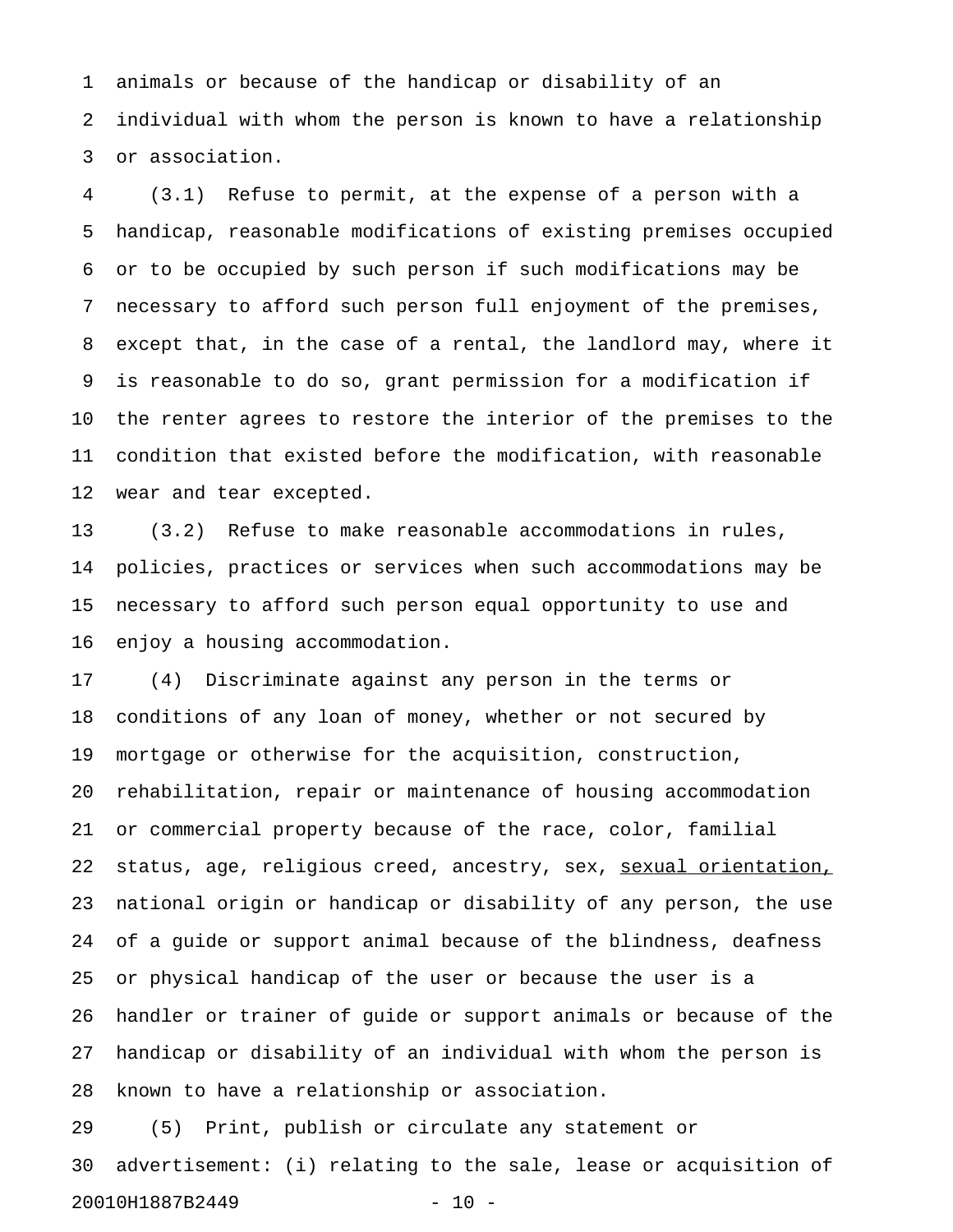1 any housing accommodation or commercial property or the loan of 2 money, whether or not secured by mortgage, or otherwise for the 3 acquisition, construction, rehabilitation, repair or maintenance 4 of any housing accommodation or commercial property which 5 indicates any preference, limitation, specification, or 6 discrimination based upon race, color, familial status, age, 7 religious creed, ancestry, sex, sexual orientation, national 8 origin, handicap or disability or because of the handicap or 9 disability of an individual with whom the person is known to 10 have a relationship or association, or (ii) relating to the 11 sale, lease or acquisition of any housing accommodation or 12 commercial property which indicates any preference, limitation, 13 specification or discrimination based upon use of a guide or 14 support animal because of the blindness, deafness or physical 15 handicap of the user or because the user is a handler or trainer 16 of support or guide animals.

17 (6) Make any inquiry, elicit any information, make or keep 18 any record or use any form of application, containing questions 19 or entries concerning race, color, familial status, age, 20 religious creed, ancestry, sex, sexual orientation, national 21 origin, handicap or disability or because of the handicap or 22 disability of an individual with whom the person is known to 23 have a relationship or association in connection with the sale 24 or lease of any housing accommodation or commercial property or 25 loan of any money, whether or not secured by mortgage or 26 otherwise for the acquisition, construction, rehabilitation, 27 repair or maintenance of any housing accommodation or commercial 28 property, or to make any inquiry, elicit any information, make 29 or keep any record or use any form of application, containing 30 questions or entries concerning the use of a guide or support 20010H1887B2449 - 11 -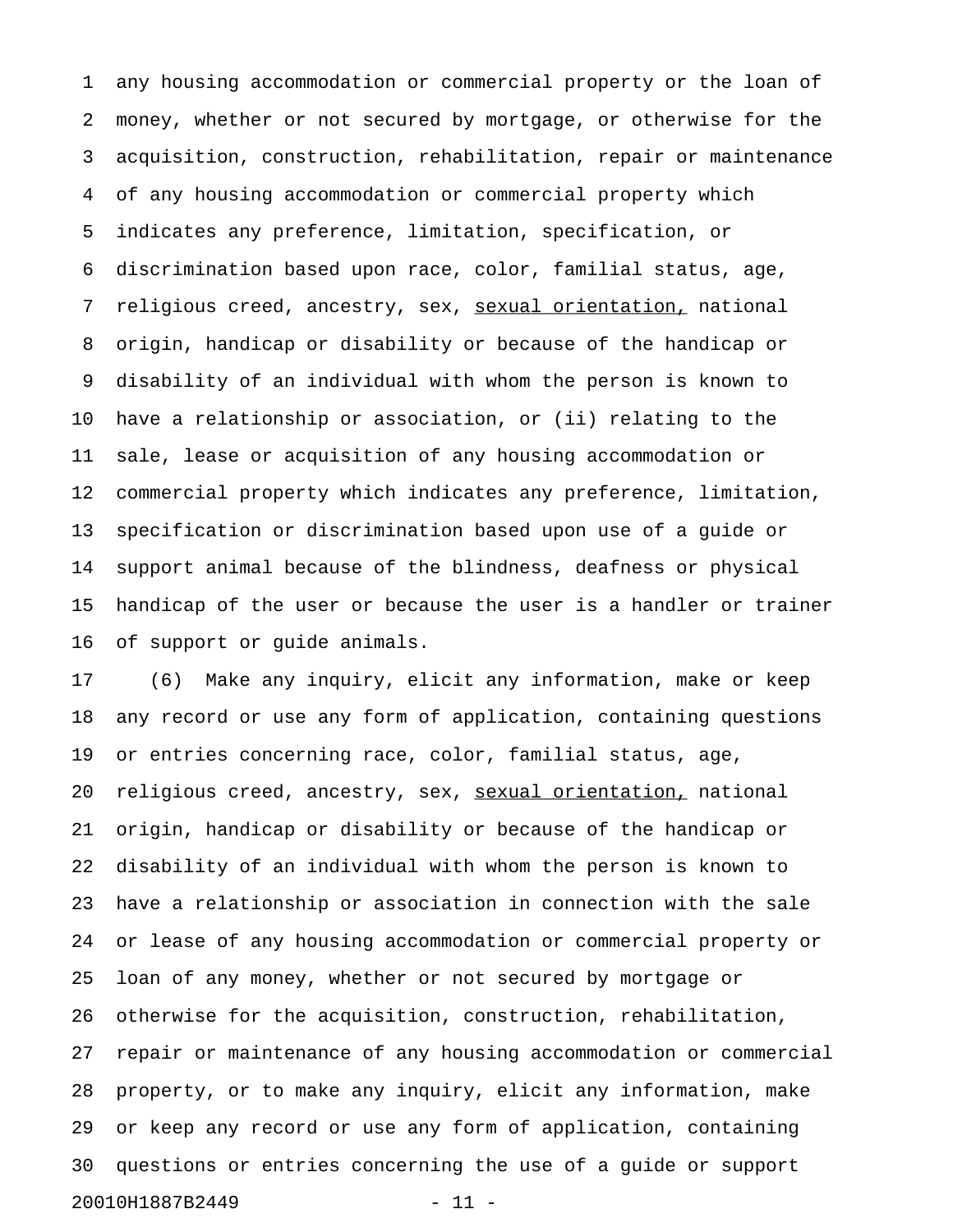1 animal because of the blindness, deafness or physical handicap 2 of the user or because the user is a handler or trainer of 3 support or guide animals, in connection with the lease of any 4 housing accommodation or commercial property.

5 (7) Construct, operate, offer for sale, lease or rent or 6 otherwise make available housing or commercial property which is 7 not accessible.

8 (8) Discriminate in real estate-related transactions, as 9 described by and subject to the following:

10 (i) It shall be unlawful for any person or other entity 11 whose business includes engaging in real estate-related 12 transactions to discriminate against any person in making 13 available such a transaction or in the terms or conditions of 14 such a transaction because of race, color, religious creed, 15 ancestry, national origin, sex, sexual orientation, age, 16 handicap or disability, use of a guide or support animal because 17 of a physical handicap or because the user is a handler or 18 trainer of guide or support animals or familial status.

19 (ii) Nothing in this act prohibits a person engaged in the 20 business of furnishing appraisals of real property to take into 21 consideration factors other than race, color, religious creed, 22 ancestry, national origin, sex, sexual orientation, age, 23 handicap or disability, use of a guide or support animal because 24 of a physical handicap or because the user is a handler or 25 trainer of guide or support animals or familial status.

26 (9) Nothing in this clause, regarding age or familial 27 status, shall apply with respect to housing for older persons. A 28 person shall not be held personally liable for monetary damages 29 for a violation of this act if the person reasonably relied, in 30 good faith, on the application of the exemption of this 20010H1887B2449 - 12 -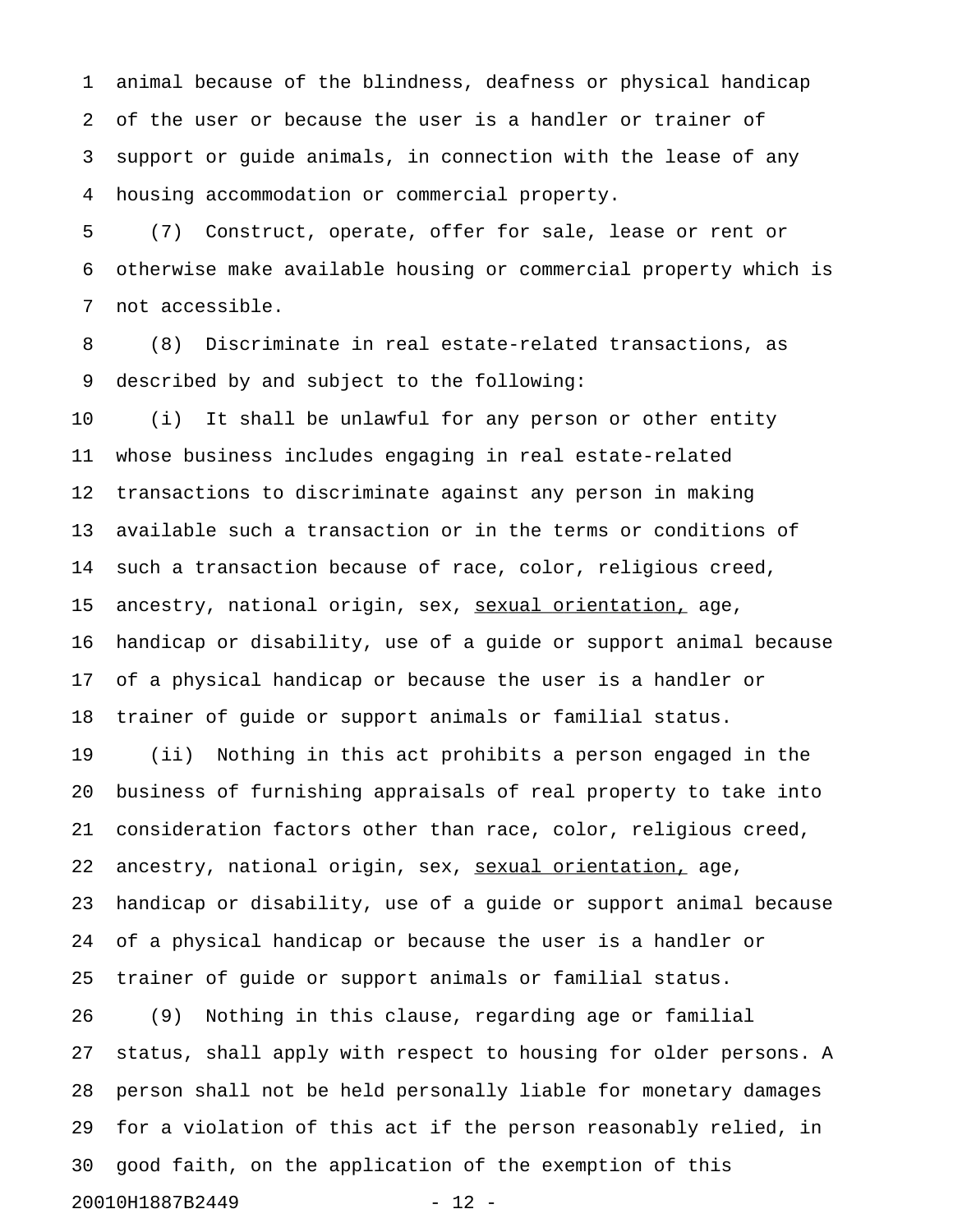1 subclause. A person may only prove good faith reliance on the 2 application of the exemption of this subclause by proving that 3 at the time of the act complained of all of the following 4 applied:

5 (i) The person had no actual knowledge that the housing was 6 not eligible for exemption under this subclause.

7 (ii) The owner or manager of the housing had stated 8 formally, in writing, that the housing complied with the 9 requirements for exemption under this subclause.

10 (10) Nothing in this clause shall bar any religious or 11 denominational institution or organization or any charitable or 12 educational organization which is operated, supervised or 13 controlled by or in connection with a religious organization or 14 any bona fide private or fraternal organization from giving 15 preference to persons of the same religion or denomination or to 16 members of such private or fraternal organization or from making 17 such selection as is calculated by such organization to promote 18 the religious principles or the aims, purposes or fraternal 19 principles for which it is established or maintained. Nor shall 20 it apply to the rental of rooms in a landlord-occupied rooming 21 house with a common entrance, nor with respect to discrimination 22 based on sex, the advertising, rental or leasing of housing 23 accommodations in a single-sex dormitory or rooms in one's 24 personal residence in which common living areas are shared. 25 (11) Nothing in this act limits the applicability of the 26 Fair Housing Act and reasonable State or local restrictions on 27 the maximum number of occupants permitted to occupy a dwelling 28 or a reasonable restriction relating to health or safety 29 standards or business necessity. Owners and managers of 30 dwellings may develop and implement reasonable occupancy and 20010H1887B2449 - 13 -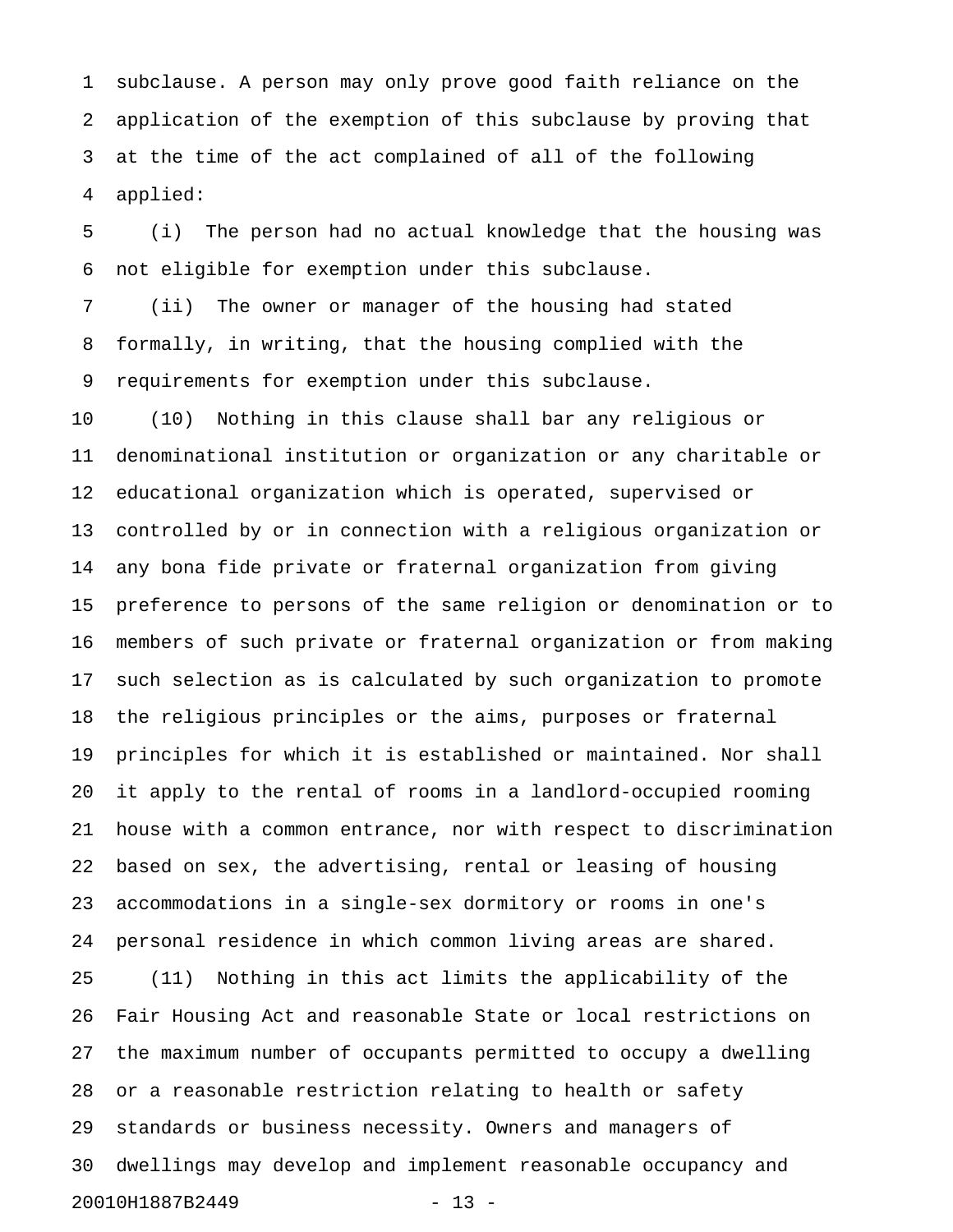1 safety standards based on factors such as the number and size of 2 sleeping areas or bedrooms and the overall size of a dwelling 3 unit so long as the standards do not violate the Fair Housing 4 Act or State or local restrictions.

5 (i) For any person being the owner, lessee, proprietor, 6 manager, superintendent, agent or employe of any public 7 accommodation, resort or amusement to:

8 (1) Refuse, withhold from, or deny to any person because of 9 his race, color, sex, <u>sexual orientation,</u> religious creed, 10 ancestry, national origin or handicap or disability, or to any 11 person due to use of a guide or support animal because of the 12 blindness, deafness or physical handicap of the user or because 13 the user is a handler or trainer of support or guide animals, 14 either directly or indirectly, any of the accommodations, 15 advantages, facilities or privileges of such public 16 accommodation, resort or amusement.

17 (2) Publish, circulate, issue, display, post or mail, either 18 directly or indirectly, any written or printed communication, 19 notice or advertisement to the effect that any of the 20 accommodations, advantages, facilities and privileges of any 21 such place shall be refused, withheld from or denied to any 22 person on account of race, color, religious creed, sex, sexual 23 orientation, ancestry, national origin or handicap or 24 disability, or to any person due to use of a guide or support 25 animal because of the blindness, deafness or physical handicap 26 of the user, or because the user is a handler or trainer of 27 support or guide animals, or that the patronage or custom 28 thereat of any person, belonging to or purporting to be of any 29 particular race, color, religious creed, sex, sexual 30 orientation, ancestry, national origin or handicap or 20010H1887B2449 - 14 -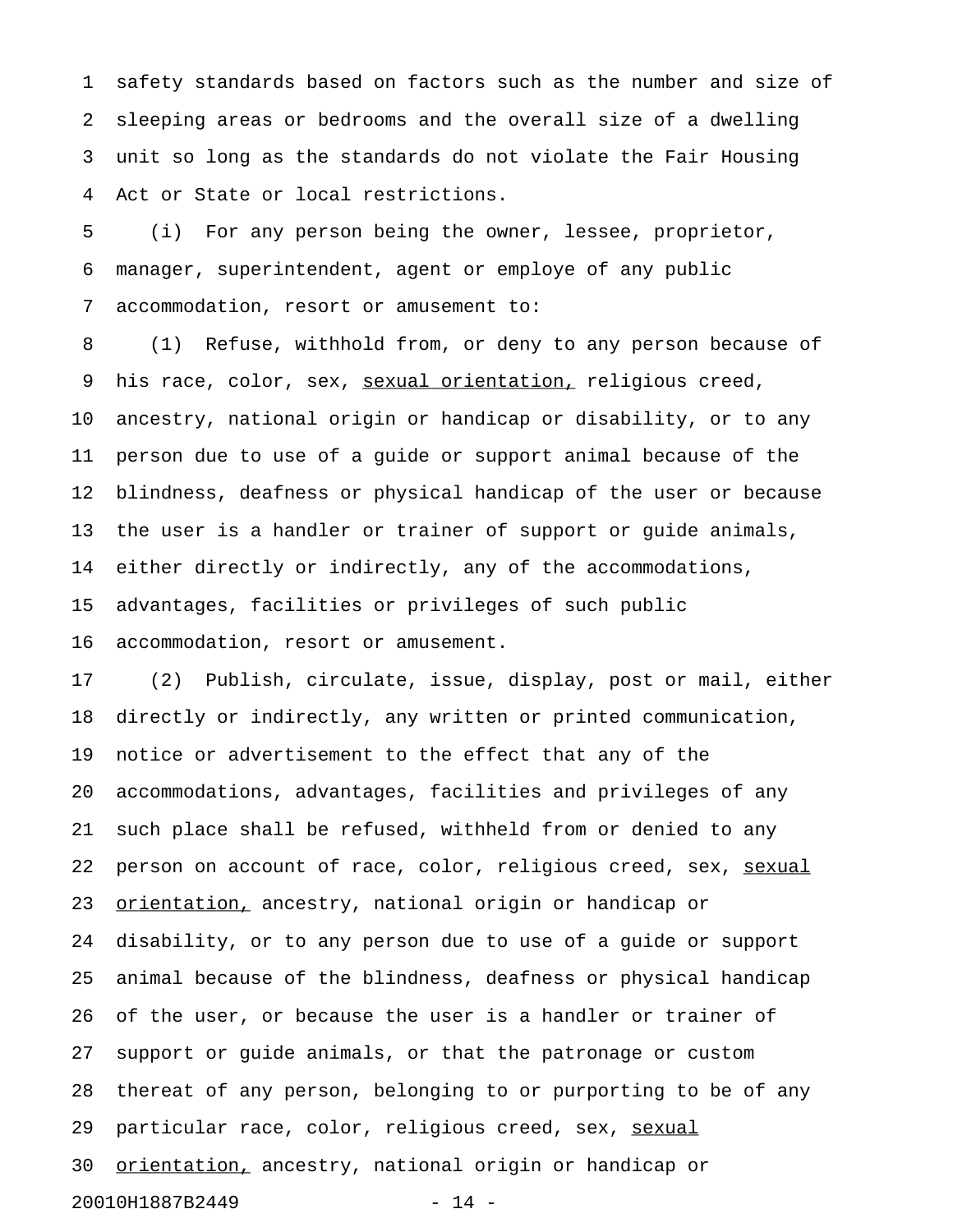1 disability, or to any person due to use of a guide or support 2 animal because of the blindness, deafness or physical handicap 3 of the user or because the user is a handler or trainer of 4 support or guide animals, is unwelcome, objectionable or not 5 acceptable, desired or solicited.

6 (3) Exclude or otherwise deny equal goods, services, 7 facilities, privileges, advantages, accommodations or other 8 opportunities to a person because of the handicap or disability 9 of an individual with whom the person is known to have a 10 relationship or association.

11 (4) Construct, operate or otherwise make available such 12 place of public accommodation, resort or amusement which is not 13 accessible.

14 (j) For any person subject to the act to fail to post and 15 exhibit prominently in his place of business any fair practices 16 notice prepared and distributed by the Pennsylvania Human 17 Relations Commission.

18 (k) For any employer to discriminate against an employe or a 19 prospective employe because the employe only has a diploma based 20 on passing a general educational development test as compared to 21 a high school diploma. However, should vocational technical 22 training or other special training be required with regard to a 23 specific position, then such training or special training may be 24 considered by the employer.

25 (l) To exclude or otherwise deny equal jobs or benefits to a 26 person because of the handicap or disability of an individual 27 with whom the person is known to have a relationship or 28 association.

29 This section of the act shall not be construed to prohibit 30 the refusal to hire or the dismissal of a person who is not able 20010H1887B2449 - 15 -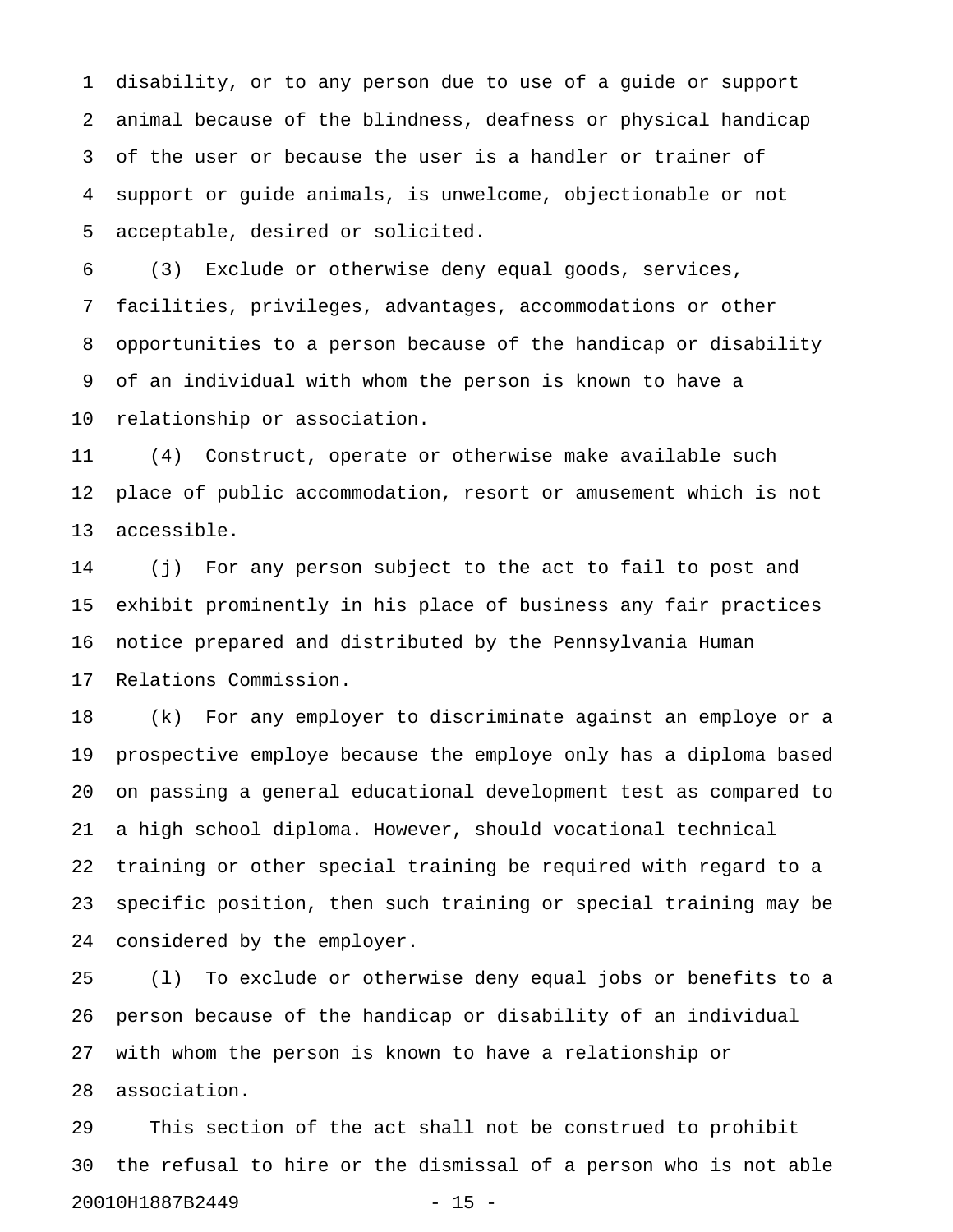1 to function properly in the job applied for or engaged in. 2 Section 4. Sections 5.3 and 7 of the act, amended December 3 20, 1991 (P.L.414, No.51), are amended to read: 4 Section 5.3. Prohibition of Certain Real Estate Practices.-- 5 It shall be an unlawful discriminatory practice for any person 6 to:

7 (a) Induce, solicit or attempt to induce or solicit for 8 commercial profit any listing, sale or transaction involving any 9 housing accommodation or commercial property by representing 10 that such housing accommodation or commercial property is within 11 any neighborhood, community or area adjacent to any other area 12 in which there reside, or do not reside, persons of a particular 13 race, color, familial status, age, religious creed, ancestry, 14 sex, sexual orientation, national origin, handicap or 15 disability, or who are guide or support animal dependent. 16 (b) Discourage, or attempt to discourage, for commercial 17 profit, the purchase or lease of any housing accommodation or 18 commercial property by representing that such housing 19 accommodation or commercial property is within any neighborhood, 20 community or area adjacent to any other area in which there 21 reside, or may in the future reside in increased or decreased 22 numbers, persons of a particular race, color, familial status, 23 age, religious creed, ancestry, sex, sexual orientation, 24 national origin, handicap or disability, or who are guide or 25 support animal dependent.

26 (c) Misrepresent, create or distort a circumstance, 27 condition or incident for the purpose of fostering the 28 impression or belief, on the part of any owner, occupant or 29 prospective owner or occupant of any housing accommodation or 30 commercial property, that such housing accommodation or 20010H1887B2449 - 16 -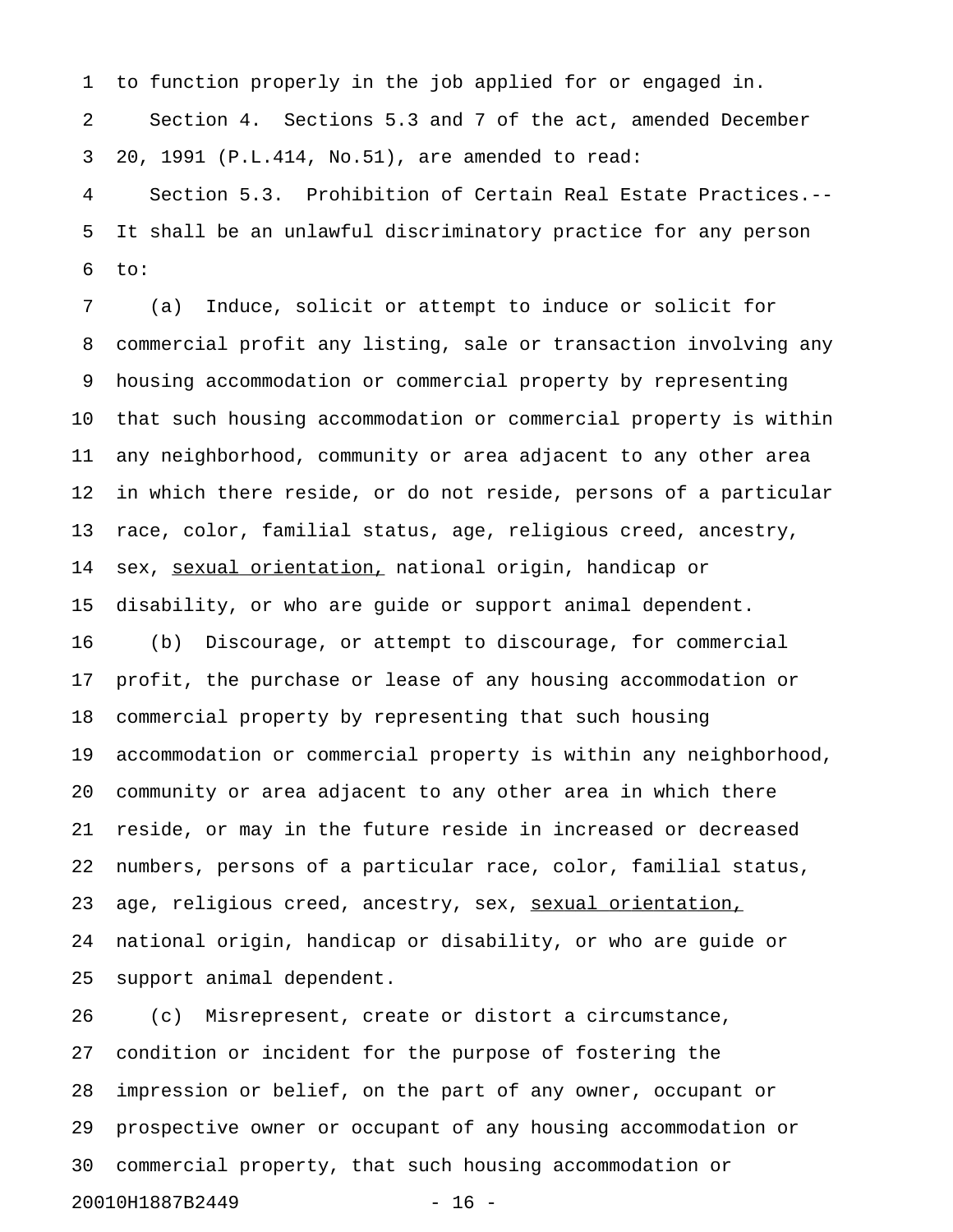1 commercial property is within any neighborhood, community or 2 area adjacent to any other area which would be adversely 3 impacted by the residence, or future increased or decreased 4 residence, of persons of a particular race, color, familial 5 status, age, religious creed, ancestry, sex, sexual orientation, 6 national origin, handicap or disability, or who are guide or 7 support animal dependent within such neighborhood, community or 8 area.

9 (d) In any way misrepresent or otherwise misadvertise within 10 a neighborhood or community, whether or not in writing, that any 11 housing accommodation or commercial property within such 12 neighborhood or community is available for inspection, sale, 13 lease, sublease or other transfer, in any context where such 14 misrepresentation or misadvertising would have the effect of 15 fostering an impression or belief that there has been or will be 16 an increase in real estate activity within such neighborhood or 17 community due to the residence, or anticipated increased or 18 decreased residence, of persons of a particular race, color, 19 familial status, age, religious creed, ancestry, sex, sexual 20 <u>orientation,</u> national origin, handicap or disability, or the use 21 of a guide or support animal because of the blindness, deafness 22 or physical handicap of the user.

23 Section 7. Powers and Duties of the Commission.--The 24 Commission shall have the following powers and duties:

25 (a) To establish and maintain a central office in the City 26 of Harrisburg.

27 (b) To meet and function at any place within the 28 Commonwealth.

29 (c) To appoint such attorneys and permanent hearing 30 examiners and other employes and agents as it may deem 20010H1887B2449 - 17 -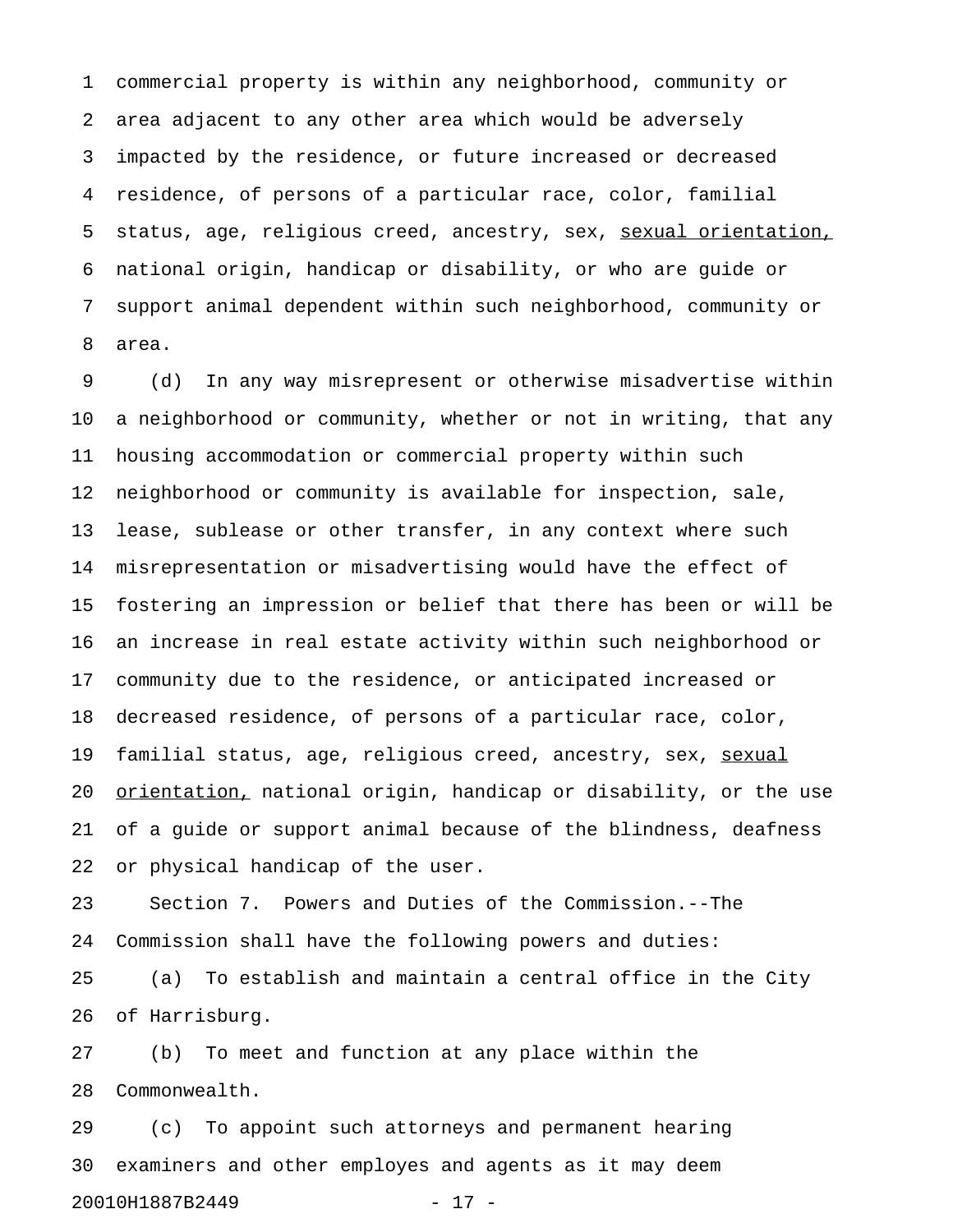1 necessary, fix their compensation within the limitations 2 provided by law, and prescribe their duties. Permanent hearing 3 examiners shall perform no duties inconsistent with their duties 4 and responsibilities as permanent hearing examiners.

5 (c.1) To conduct mandatory training seminars on the 6 Pennsylvania Human Relations Act and other applicable Federal 7 and State law, procedures and rules for all investigative 8 personnel.

9 (c.2) To afford complainants and respondents the opportunity 10 for comments after the final disposition of a complaint. These 11 comments shall be provided to the Commission members. 12 (c.3) To appoint attorneys to perform the following 13 functions: (1) render legal advice to Commission members on 14 matters appearing before it; or (2) give legal assistance to 15 complainants appearing before the Commission or hearing 16 examiners. These responsibilities shall require a separate staff 17 of attorneys to perform each function.

18 (d) To adopt, promulgate, amend and rescind rules and 19 regulations to effectuate the policies and provisions of this 20 act.

21 (e) To formulate policies to effectuate the purposes of this 22 act and make recommendations to agencies and officers of the 23 Commonwealth or political subdivisions of government or board, 24 department, commission or school district thereof to effectuate 25 such policies.

26 (f) To initiate, receive, investigate and pass upon 27 complaints charging unlawful discriminatory practices.

28 (f.1) To investigate where no complaint has been filed but 29 with the consent of at least eight of the members of the 30 Commission any problem of racial discrimination with the intent 20010H1887B2449 - 18 -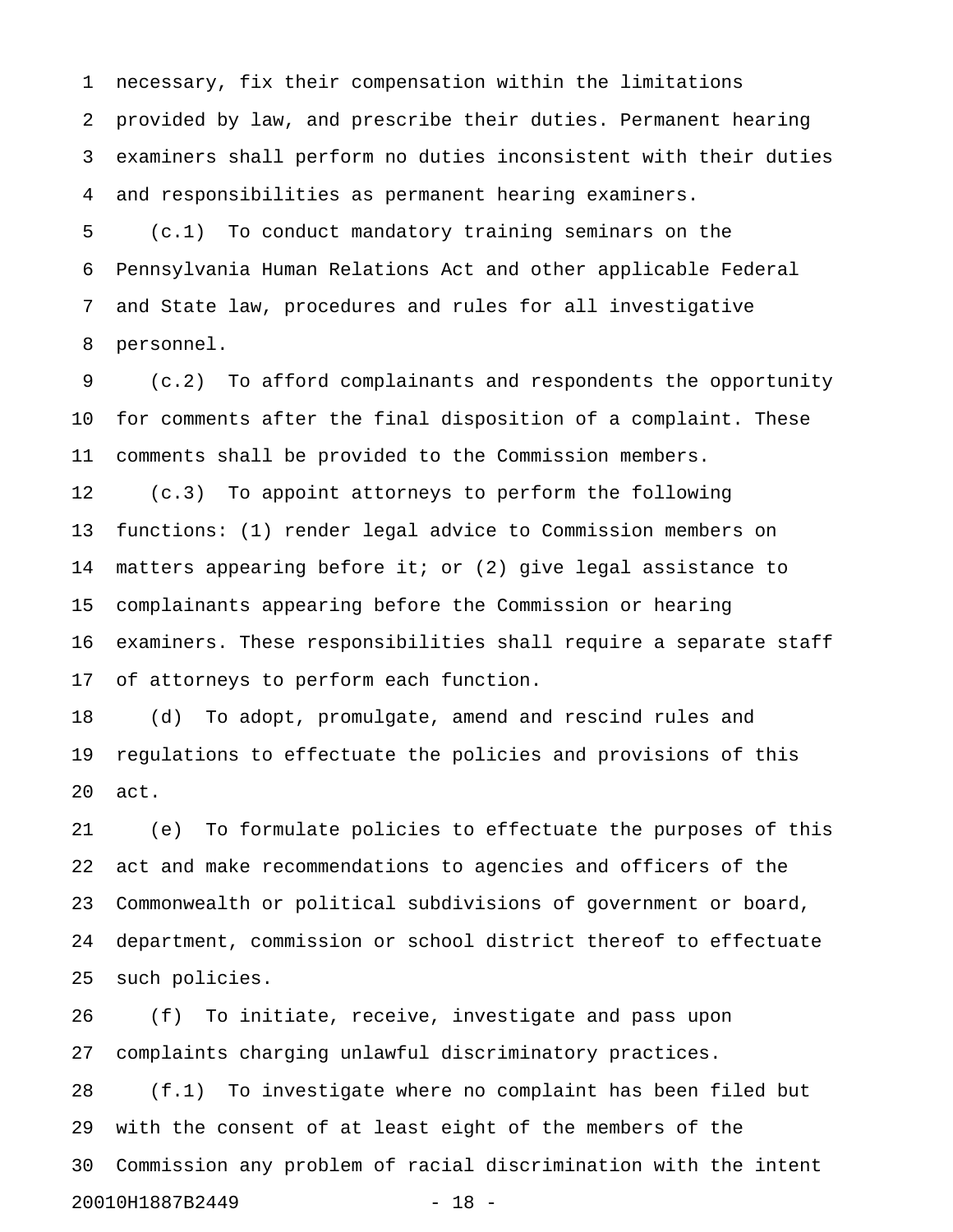1 of avoiding and preventing the development of racial tension. 2 (f.2) On request of the Governor, to investigate claims of 3 excessive use of force by police in civil rights protest 4 activities.

5 (g) (1) To hold hearings, subpoena witnesses, compel their 6 attendance, administer oaths, take testimony of any person under 7 oath or affirmation and, in connection therewith, to require the 8 production for examination of any books and papers relating to 9 any matter under investigation where a complaint has been 10 properly filed before the Commission. The Commission may make 11 rules as to the issuance of subpoenas by individual 12 Commissioners. In case of contumacy or refusal to obey a 13 subpoena issued to any person any court of jurisdiction, upon 14 application by the Commission, may issue to such person an order 15 requiring such person to appear before the Commission, there to 16 produce documentary evidence, if so ordered, or there to give 17 evidence touching the matter in question, and any failure to 18 obey such order of the court may be punished by said court as a 19 contempt thereof.

20 (2) No person shall be excused from attending and 21 testifying, or from producing records, correspondence, documents 22 or other evidence in obedience to the subpoena of the Commission 23 or of any individual Commissioner, on the ground that the 24 testimony or evidence required of him may tend to incriminate 25 him or subject him to a penalty or forfeiture, but no person 26 shall be prosecuted or subjected to any penalty or forfeiture 27 for or on account of any transaction, matter or thing concerning 28 which he is compelled, after having claimed his privilege 29 against self-incrimination, to testify or produce evidence, 30 except that such person so testifying shall not be exempt from 20010H1887B2449 - 19 -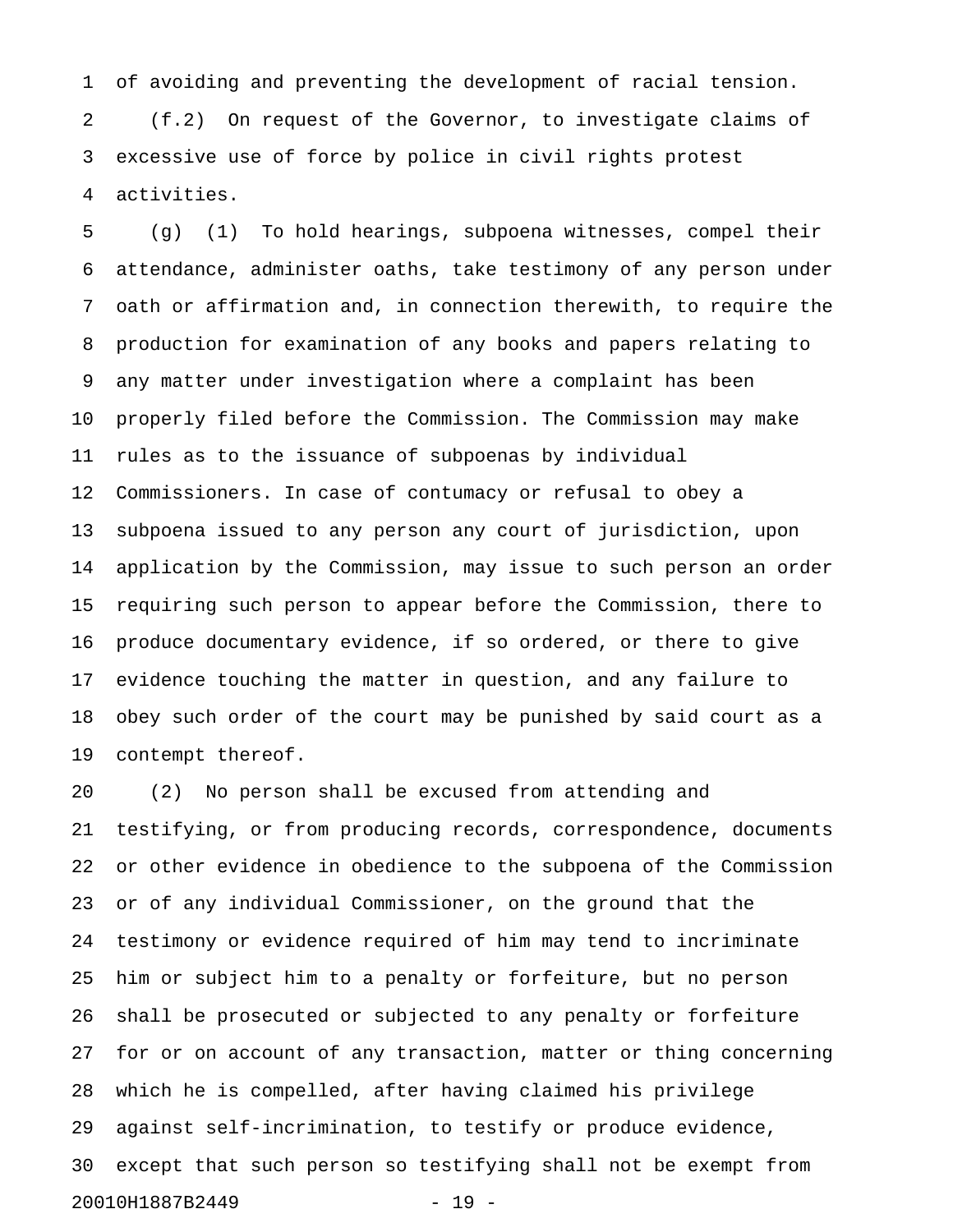1 prosecution and punishment for perjury committed in so 2 testifying. The immunity herein provided shall extend only to 3 natural persons so compelled to testify.

4 (h) To inspect upon request such records of the Commonwealth 5 or any political subdivision, board, department, commission or 6 school district thereof as it may deem necessary or advisable to 7 carry into effect the provisions of this act.

8 (i) To create such advisory agencies and conciliation 9 councils, local or state-wide, as will aid in effectuating the 10 purposes of this act. The Commission may itself or it may 11 empower these agencies and councils to (1) study the problems of 12 discrimination in all or specific fields of human relationships 13 when based on race, color, familial status, religious creed, 14 ancestry, age, sex, sexual orientation, national origin or 15 handicap or disability, and (2) foster, through community effort 16 or otherwise, good will among the groups and elements of the 17 population of the State. Such agencies and councils may make 18 recommendations to the Commission for the development of 19 policies and procedure in general. Advisory agencies and 20 conciliation councils created by the Commission shall be 21 composed of representative citizens, serving without pay, but 22 the Commission may make provision for technical and clerical 23 assistance to such agencies and councils, and for the payment of 24 the expenses of such assistance.

25 (j) To issue such publications and such results of 26 investigations and research as, in its judgment, will tend to 27 promote good will and minimize or eliminate discrimination 28 because of race, color, familial status, religious creed, 29 ancestry, age, sex, sexual orientation, national origin or 30 handicap or disability.

20010H1887B2449 - 20 -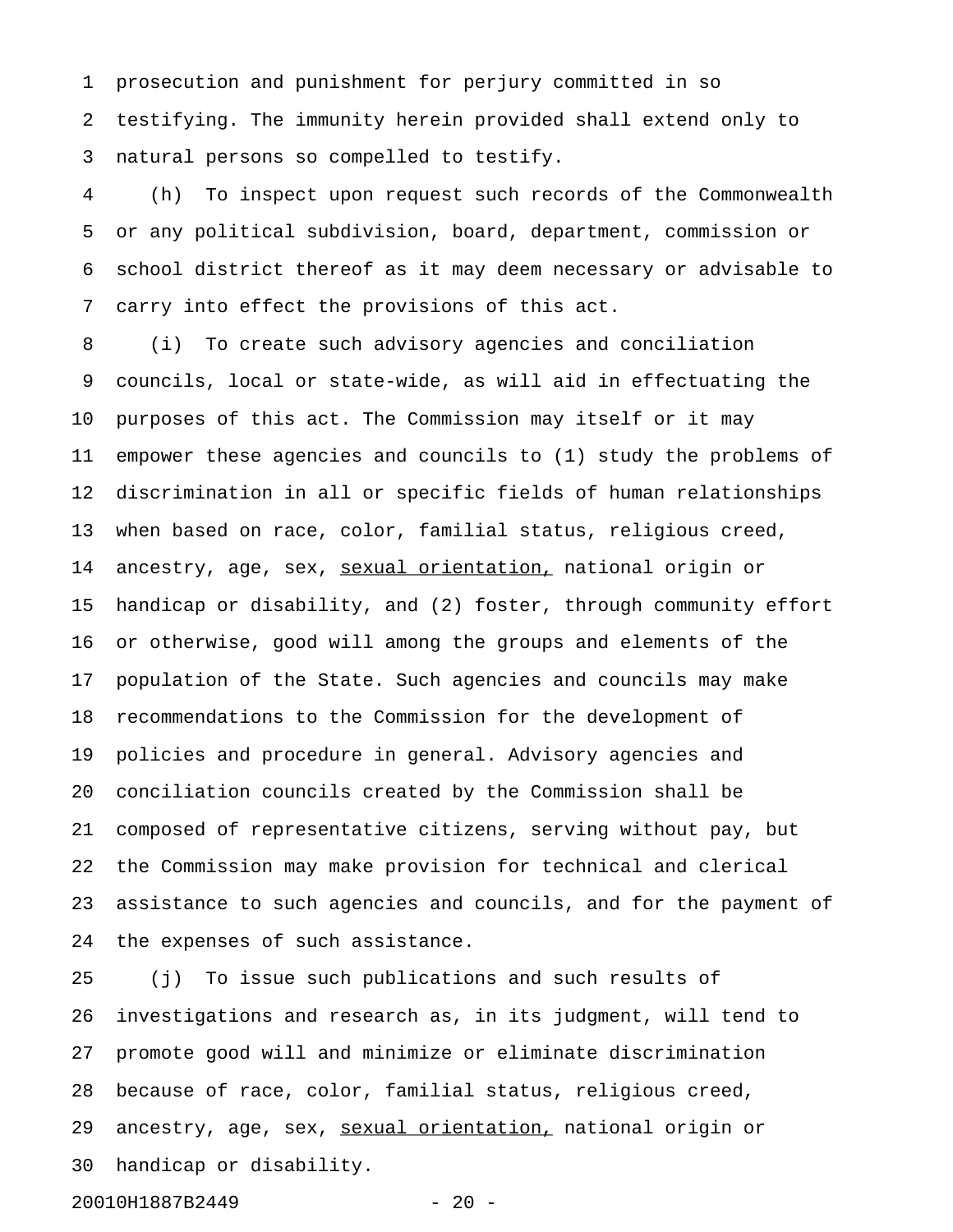1 (k) To submit an annual report for each fiscal year by the 2 following March 31 to the General Assembly, the Labor and 3 Industry Committee of the Senate and the State Government 4 Committee of the House of Representatives and the Governor 5 describing in detail the types of complaints received, the 6 investigations, status of cases, Commission action which has 7 been taken, how many were found to have probable cause, how many 8 were resolved by public hearing and the length of time from the 9 initial complaint to final Commission resolution. It shall also 10 contain recommendations for such further legislation concerning 11 abuses and discrimination because of race, color, familial 12 status, religious creed, ancestry, national origin, age, sex, 13 sexual orientation, handicap or disability or the use of a guide 14 or support animal because of the blindness, deafness or physical 15 handicap of the user or because the user is a handler or trainer 16 of support or guide animals, as may be desirable. 17 (l) To prepare and distribute fair practices notices. 18 (n) To notify local human relations commissions of 19 complaints received by the Pennsylvania Human Relations 20 Commission involving persons within a commission's jurisdiction. 21 The Pennsylvania Human Relations Commission may enter into work-22 sharing agreements with those local commissions having

23 comparable jurisdiction and enforcement authority.

24 (o) To prepare and publish all findings of fact, conclusions 25 of the law, final decisions and orders made after a public 26 hearing by the hearing examiners, Commission panel or full 27 Commission.

28 (p) To give public access to the commission's compliance 29 manual.

30 (q) To preserve opinions rendered by the Commission for five 20010H1887B2449 - 21 -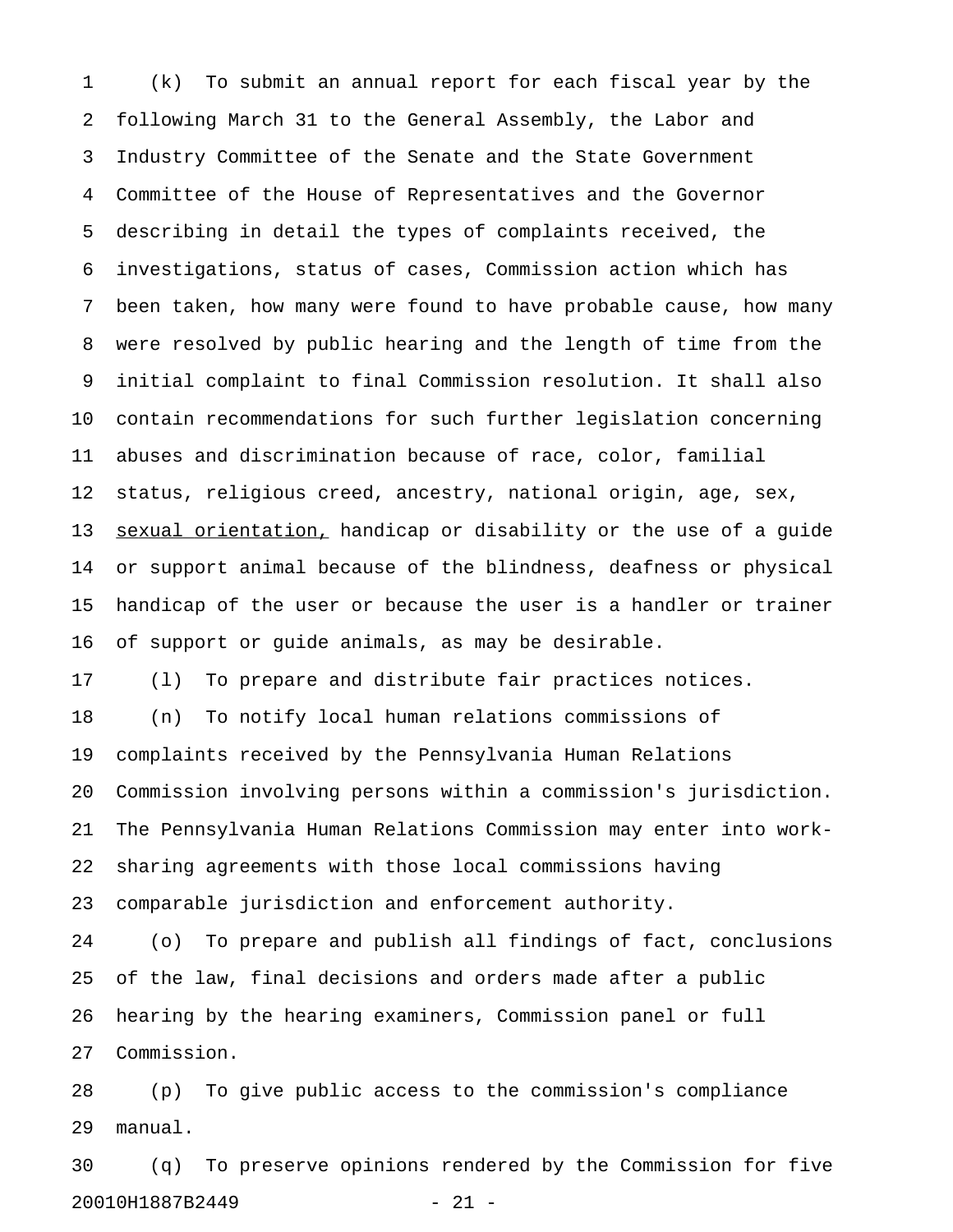1 years from the date of publication.

2 Section 5. Section 8 of the act, amended July 12, 1996 3 (P.L.684, No.177), is amended to read:

4 Section 8. Educational Program.--The Commission, in 5 cooperation with the Department of Education, is authorized to 6 recommend a multicultural educational program, designed for the 7 students of the schools in this Commonwealth and for all other 8 residents thereof, with emphasis on foreign cultural and 9 language studies, as well as on the basic shared precepts and 10 principles of United States culture, in order to promote 11 cultural understanding and appreciation and to further good will 12 among all persons, without regard to race, color, familial 13 status, religious creed, ancestry, age, sex, sexual orientation, 14 national origin, handicap or disability.

15 Section 6. Section 12 of the act, amended December 20, 1991 16 (P.L.414, No.51), is amended to read:

17 Section 12. Construction and Exclusiveness of Remedy.-- 18 (a) The provisions of this act shall be construed liberally 19 for the accomplishment of the purposes thereof, and any law 20 inconsistent with any provisions hereof shall not apply.

21 (b) Except as provided in subsection (c), nothing contained 22 in this act shall be deemed to repeal or supersede any of the 23 provisions of any existing or hereafter adopted municipal 24 ordinance, municipal charter or of any law of this Commonwealth 25 relating to discrimination because of race, color, familial 26 status, religious creed, ancestry, age, sex, sexual orientation, 27 national origin or handicap or disability, but as to acts 28 declared unlawful by section five of this act the procedure 29 herein provided shall, when invoked, be exclusive and the final 30 determination therein shall exclude any other action, civil or 20010H1887B2449 - 22 -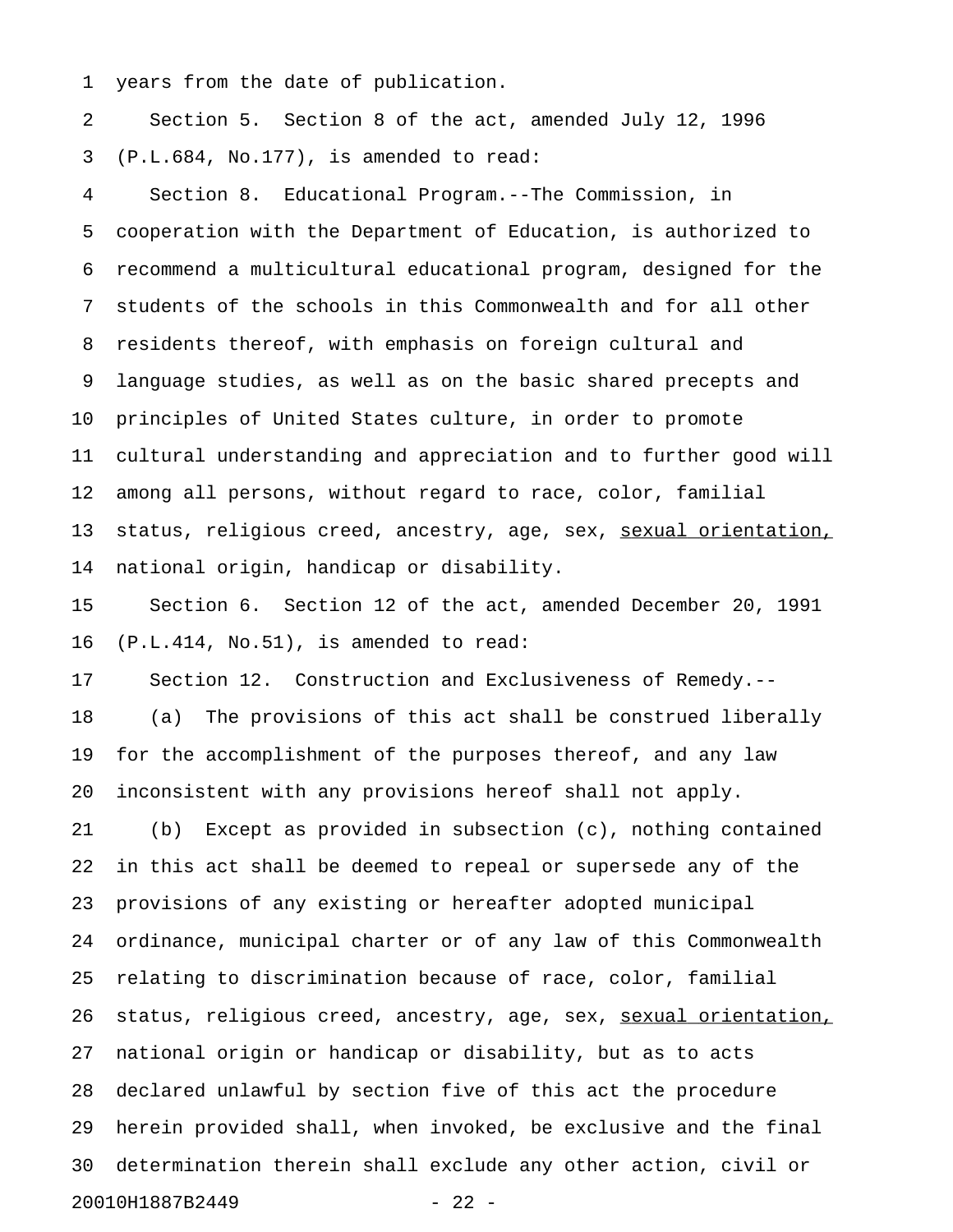1 criminal, based on the same grievance of the complainant 2 concerned. If the complainant institutes any action based on 3 such grievance without resorting to the procedure provided in 4 this act, such complainant may not subsequently resort to the 5 procedure herein. In the event of a conflict between the 6 interpretation of a provision of this act and the interpretation 7 of a similar provision contained in any municipal ordinance, the 8 interpretation of the provision in this act shall apply to such 9 municipal ordinance.

10 (c) (1) In cases involving a claim of discrimination, if a 11 complainant invokes the procedures set forth in this act, that 12 individual's right of action in the courts of the Commonwealth 13 shall not be foreclosed. If within one (1) year after the filing 14 of a complaint with the Commission, the Commission dismisses the 15 complaint or has not entered into a conciliation agreement to 16 which the complainant is a party, the Commission must so notify 17 the complainant. On receipt of such a notice the complainant 18 shall be able to bring an action in the courts of common pleas 19 of the Commonwealth based on the right to freedom from 20 discrimination granted by this act.

21 (2) An action under this subsection shall be filed within 22 two years after the date of notice from the Commission closing 23 the complaint. Any complaint so filed shall be served on the 24 Commission at the time the complaint is filed in court. The 25 Commission shall notify the complainant of this requirement. 26 (3) If the court finds that the respondent has engaged in or 27 is engaging in an unlawful discriminatory practice charged in 28 the complaint, the court shall enjoin the respondent from 29 engaging in such unlawful discriminatory practice and order 30 affirmative action which may include, but is not limited to, 20010H1887B2449 - 23 -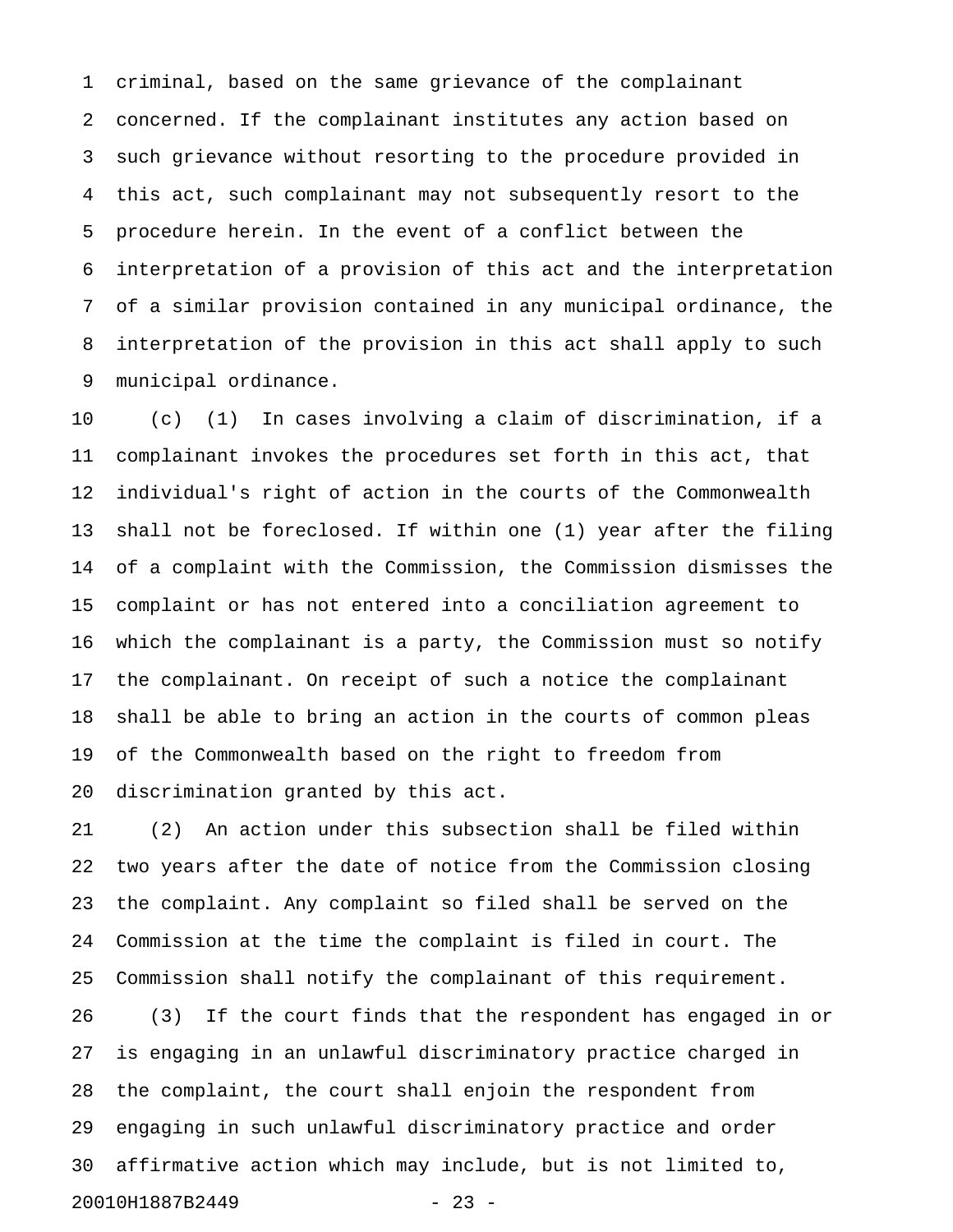1 reinstatement or hiring of employes, granting of back pay, or 2 any other legal or equitable relief as the court deems 3 appropriate. Back pay liability shall not accrue from a date 4 more than three years prior to the filing of a complaint 5 charging violations of this act.

6 (4) The court shall serve upon the Commission any final 7 order issued in any action brought under this subsection. 8 (c.1) Notwithstanding subsections (a) and (c) or any other 9 provision of this act, nothing in this act shall be deemed to 10 authorize imposition by the Commission of remedial quota relief 11 in cases involving hiring or promoting of employes of the 12 Commonwealth, its agencies or instrumentalities or employes of 13 local governments and school districts in this Commonwealth. 14 This subsection shall not, however, prohibit the voluntary 15 adoption of an affirmative action plan designed to assure that 16 all persons are accorded equality of opportunity in employment. 17 (c.2) If, after a trial held pursuant to subsection (c), the 18 court of common pleas finds that a defendant engaged in or is 19 engaging in any unlawful discriminatory practice as defined in 20 this act, the court may award attorney fees and costs to the 21 prevailing plaintiff.

22 (c.3) If, after a trial held pursuant to subsection (c), the 23 court of common pleas finds that a defendant has not engaged in 24 or is not engaging in any unlawful discriminatory practice as 25 defined in this act, the court may award attorney fees and costs 26 to the prevailing defendant if the defendant proves that the 27 complaint was brought in bad faith.

28 (d) Nothing in this act shall be construed to require any 29 employer to hire any person with a job-related handicap or 30 disability.

20010H1887B2449 - 24 -